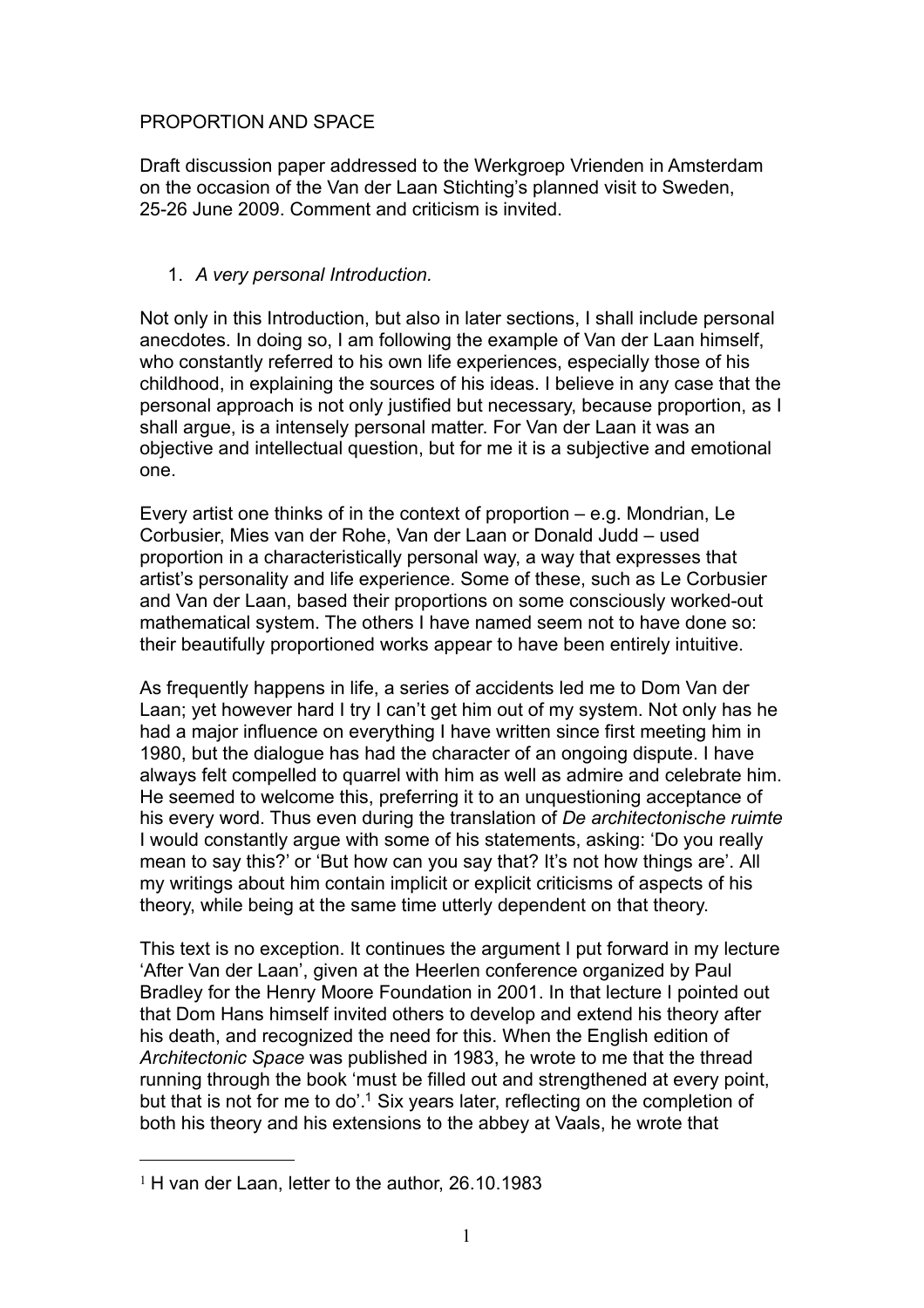nevertheless it still remained for others 'to do everything': 'blijft er eigenlijk voor anderen nog alles te doen'[.2](#page-1-0)

Unlike the young Hans van der Laan, who grew up in an architectural milieu, I am the first - and so far I believe the only - architect member of my family. The only architect I heard of as a young child was the designer of our house, and he was mentioned in hushed tones; cheated out of his life-savings by the developer/builder, he had committed suicide. His example was held up to me as an awful warning when, aged ten in 1945, I declared my intention to become an architect. My determination overcame the objections, however, and in 1952 I became a student at the AA School, qualifying five years later.

The only justification of this personal anecdote is that those same years, 1945-1957, coincided with a great revival of interest in architectural proportion, one of the highlights of which was the publication of Le Corbusier's *Le Modulor* in 1950. As a student, I was swept up in this wave of enthusiasm, which has never left me, although from 1957 onwards the focus of architectural theory shifted away to other concerns. The first of these new concerns was architectural space: Bruno Zevi's *Architecture as Space* was published in English in 1957. My aim in this paper is to argue that architectural space, rather than supplanting proportion, must be seen as entirely bound up with it. The fusion of proportion and space constitutes the essential core common to all architecture, a core that remains unchanged despite the changing uses and meanings that may be attached to any particular building in the passage of time. $3$ 

As Van der Laan shows in *Architectonic Space*, the peculiar quality of architectonic space depends on proportion. In Lesson IV of the book he argues that this space is constituted by a proportion between the thickness of masses and their distance apart. A radical change to this theory came in his last years: a new approach, which he called *thematismos*, grew out of his discovery of the second *'morphotheek'* or form-bank. In this later theory, architectonic space is the product of proportions, not just between horizontal measures, but between all three dimensions of all the surrounding masses, together with the distances between them. Moreover, he gives a new prominence to the human body, likening the proportions of these masses to the body's characteristic postures: standing, sitting or lying.

I hope to develop further this concept of 'embodied proportion', relating it to recent philosophical and psychological theories of 'the embodied mind'[.4](#page-1-2) At the same time, I shall argue that the converse of Van der Laan's theory is also true: namely, that just as space depends on proportion, proportion depends equally on space. In other words, the foundation of what we call our 'sense of

<span id="page-1-0"></span> $2$  H van der Laan, letter to the author, 25.6.1989

<span id="page-1-1"></span><sup>3</sup> R Padovan, *Proportion*, Spon, London, 1999, pp. 336-359

<span id="page-1-2"></span><sup>4</sup> Eg: G Lakoff & M Johnson, *Philosophy in the Flesh: The Embodied Mind and its Challenge to Western Thought*, Basic Books, New York, NY, 1999.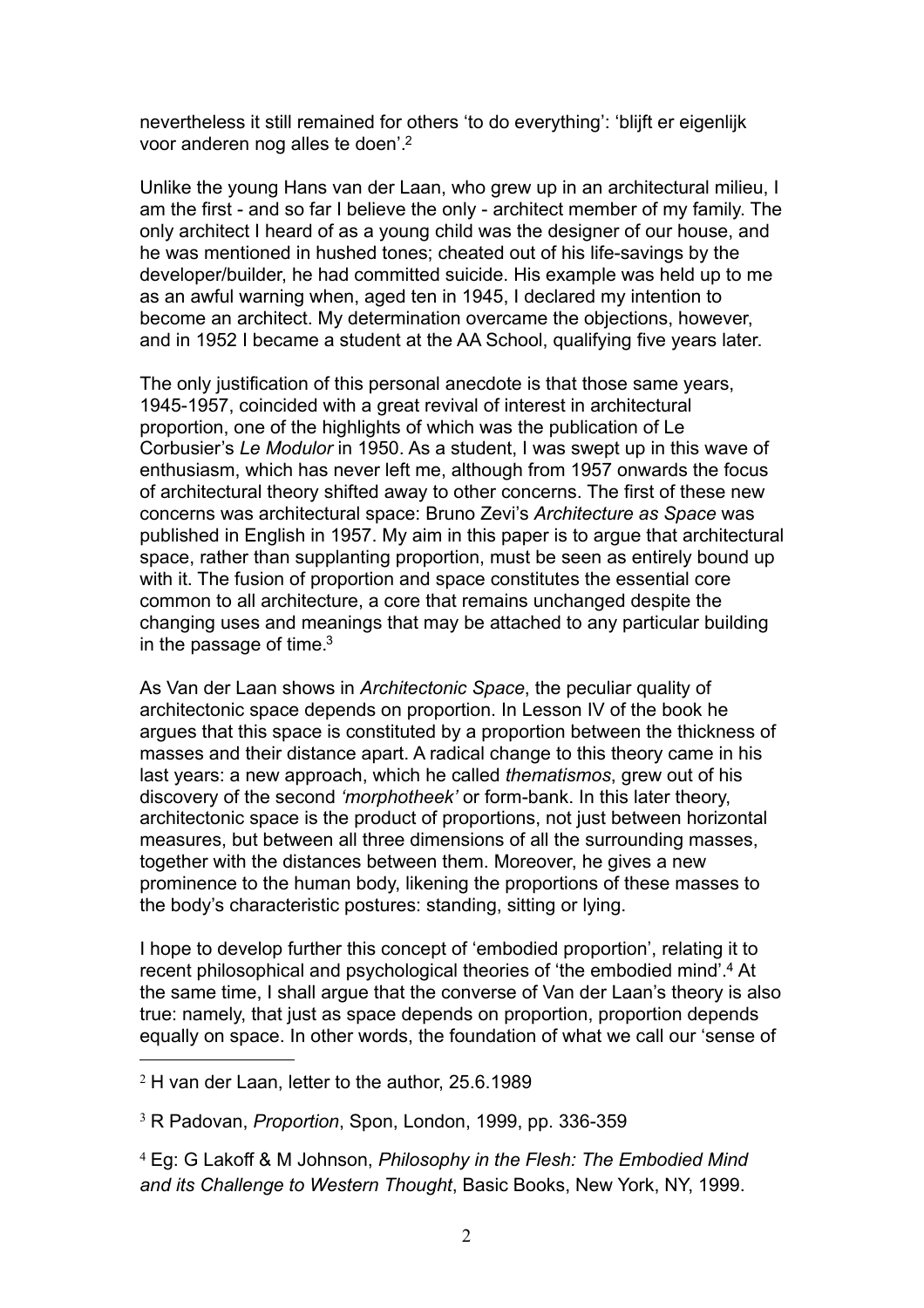proportion' is our awareness of our own body in its relation to the space around it. Traces of this idea can be found here and there in Van der Laan's own writings, notably in *Le nombre plastique*, Lesson VII.15, where he writes:

'All these measures [i.e., those of the plastic number] can be rediscovered in the articulations of the human body. This should not surprise us, since the disposition of the body was one of the starting points for the determination of the plastic number. For it was through this disposition that we distinguished the three typical directions, length, breadth and height, which forced us to express architectonic size in terms of a threefold relation to the linear unit.'[5](#page-2-0)

He then proceeds, however, to relate the typical dimensions of the body and its various limbs to specific plastic measures. By doing so, he merely follows in a long tradition that runs at least from Vitruvius, through the Renaissance, to Le Corbusier's *modulor*. What I have in mind is something less explicitly mathematical. For me, the significant phrase in the passage just quoted is 'the three typical directions'. That is, we perceive the space around us differently according to our posture and action within it: as in front, behind, to either side, above or below. Each direction has for us a particular emotional content; we employ them metaphorically in everyday speech, as when we say 'I feel very "down" today; I didn't sleep well last night'. The best exposition I know of this connection between, the body, our emotions, and architecture is contained in *The Architecture of Humanism* by the English writer Geoffrey Scott (1914):

'Architecture, simply and immediately conceived, is a combination … of spaces, masses and lines … The spaces, masses and lines of architecture, as perceived, are appearances … and these appearances are related to human functions. Through these spaces we can conceive ourselves to move; these masses are capable, like ourselves, of pressure and resistance; these lines, should we follow or describe them, might be our path and our gesture … We have looked at the building and identified ourselves with its apparent state. *We have transcribed ourselves into terms of architecture* … The whole of architecture is, in fact, unconsciously invested by us with human movement and human moods. Here, then, is a principle complementary to the one just stated. *We transcribe architecture into terms of ourselves.*'

### 2. *The RIBA Debate and the loss of faith in proportion.*

When Le Corbusier's *Le modulor* was published in 1950 it became an architectural best seller. When *Le nombre plastique*, in my opinion a far more profound investigation, came out in 1960, just ten years later, it hardly caused a ripple in the pond of architectural culture. Proportion was no longer a burning issue for most architects. In Britain the turning point was marked by a debate on proportion held at the RIBA (Royal Institute of British Architects) in June 1957 (coinciding with my final examinations at the AA). The motion, 'that systems of proportion make good design easier and bad design more difficult'

<span id="page-2-0"></span><sup>5</sup> H van der Laan, *Le nombre plastique*, EJ Brill, Leiden, 1960, pp. 59-60.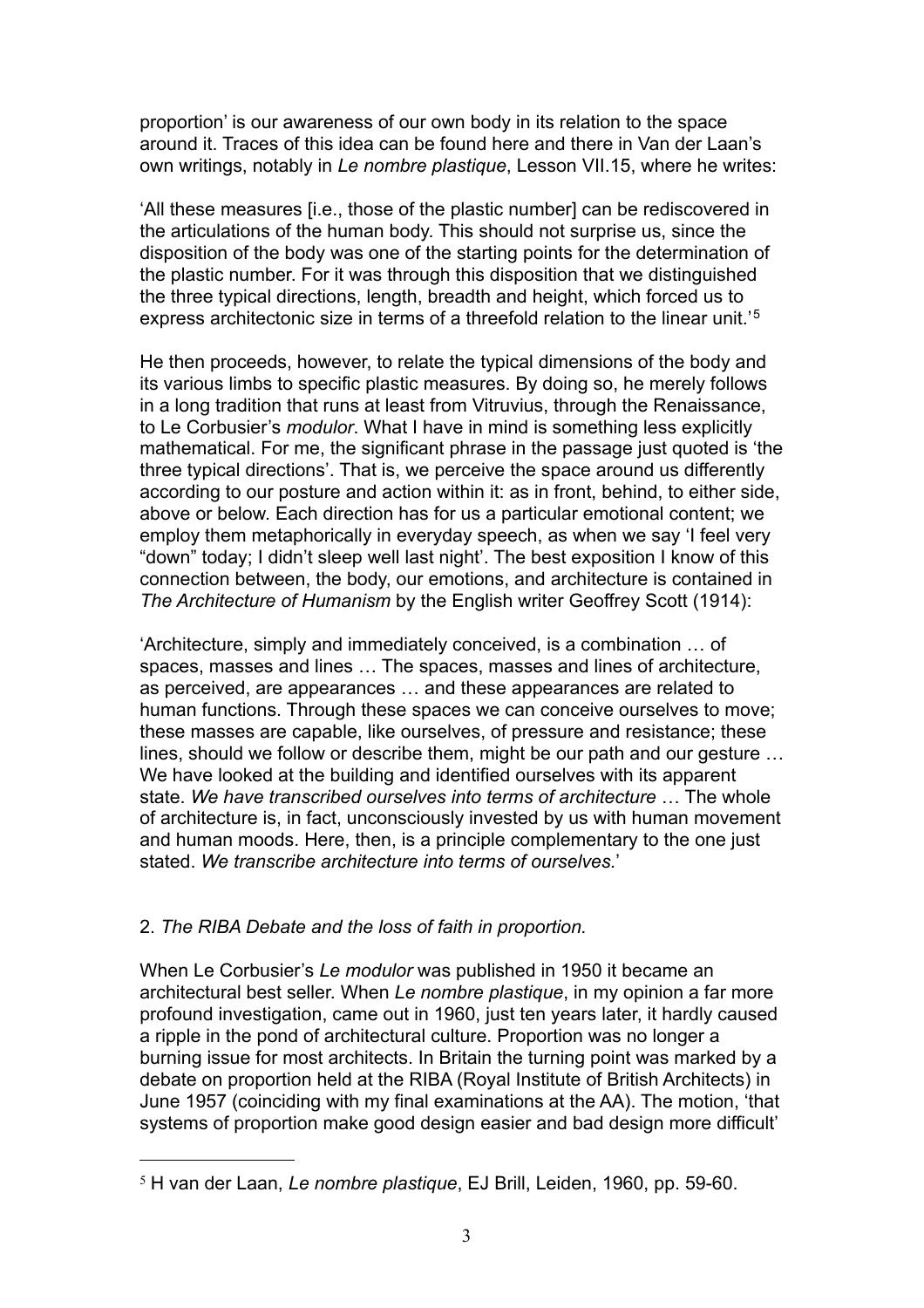was defeated by 60 votes to 48. In the journal *L'Architettura* its editor, Bruno Zevi, applauded this verdict as demonstrating that 'no one really believes any longer in proportion systems'. The debate is significant, I believe, not only because it signaled a major change of focus in architectural thinking, but also because the individual speeches contain important clues to common errors about proportion - errors that led to the loss of faith - as well as clues to how these errors might be remedied.

At first sight, the arguments put forward by the speakers for the motion seem weaker than those of their opponents, but a closer reading of the transcript suggests to me that they are equally worthy of study. The latter illustrate why most architects have lost interest in proportion in the past fifty years, but the former contain solid foundations upon which a sound theory of proportion might be rebuilt. I will start with the opposition, which had the easier task, since the motion itself was flawed. For as a speaker from the floor, DH McMorran, later objected,

'I fear that [this evening's meeting] may … go down [to posterity] as being perhaps one of the woolliest evenings that we have ever spent here. The motion is a very difficult one to speak to, because it contains quite a wrong and useless statement of the case in question … To suppose that anything in this world makes good design easier is quite fallacious.'[6](#page-3-0)

Thus the designer Misha Black, leading the opposition, accuses the proposers of lack of conviction: 'if conviction is diluted to something which makes good design easier (as though design were a safe which could be cracked with the help of a system of numbers), then we have so little left of the original theory as not to warrant your support.'[7](#page-3-1) It is hard to disagree; but the lesson I draw from this verdict is that systems of numbers (including the plastic number) are at best marginal to the real experience of proportion, which has to do with what Geoffrey Scott called 'human functions, human movement and human moods'.

To Van der Laan's credit, he at least refused to regard the plastic number as a means of making design easier; in fact he turned this on its head, insisting that, so far from the plastic number being merely a means, it is truer to describe it as the purpose, of making good architecture.<sup>8</sup> So in a sense the embodiment of a proportion system *adds* to the problems of design.

Nevertheless, I cannot accept that the embodiment of the plastic number, or of any proportion system, is the purpose of architecture. Mathematical systems are not, for me, the goal, just an important ingredient. They serve a purpose at the initial sketch stage of the design process, in providing a

<span id="page-3-0"></span><sup>6</sup> *RIBA Journal*, London, September 1957, p. 462

<span id="page-3-1"></span><sup>7</sup> *RIBA Journal*, London, September 1957, p. 459

<span id="page-3-2"></span><sup>8</sup> H van der Laan, *Le nombre plastique*, EJ Brill, Leiden, 1960, p. 109, and letter to RP, 26 October 1983.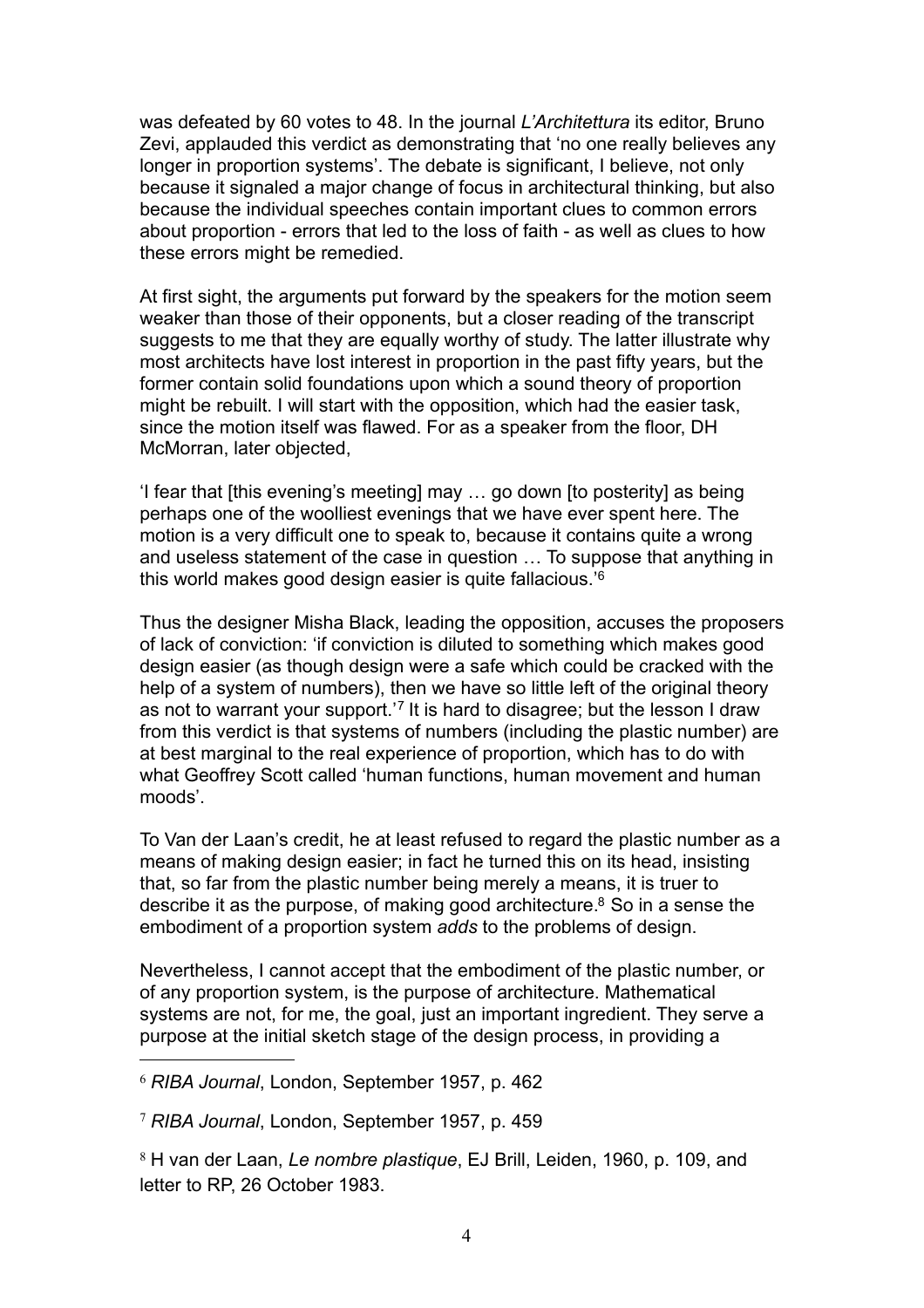conceptual framework, which we to abandon later as the real design takes shape in the unconscious mind.

Seconding the opposition, Peter Smithson, the leader of New Brutalism, eloquently described most of the then (and still) current misconceptions about proportion, and by accepting these misconceptions at face value, he claimed to prove the case against proportion systems as such. His speech is therefore even more instructive than Black's, in highlighting many of the pitfalls that any valid theory of proportion must avoid. These are:

- 1. The belief, which underlay much of the faith in systems in the period 1945-57, in an intimate connection, through modular coordination, between systems of proportion and industrialized building. Le Corbusier's claims in *Le modulor* are a classic example of this idea.
- 2. 'Architecture exists in space and not on the flat. Now, most systems of proportion are concerned with relating two dimensions … In reality, architecture does not exist in the flat, but exists as a system of relationships … in space …'[9](#page-4-0)
- 3. The designed proportions are distorted by perspective.
- 4. Our perception is built on (and by implication distorted by) 'visual memory and additive influences'. Experience is never direct, always 'loaded'. 'One does not record in an instant an actual thing.'[10](#page-4-1)

These are all strong objections, but like Misha Black's, they are condemnations of current false assumptions about proportion systems, not of proportion as such. I reply to them in the same order:

- 1. In fact, there is no such connection. The aims of the building components manufacturer and of the architect concerned with proportion are mutually opposed. The manufacturer wants to minimize the number of standard measures while offering the user unlimited choice in their arrangement, whereas the architect wants to limit choice of arrangement in order to ensure aesthetic unity, while demanding a maximal range of standard measures, from small details to overall dimensions.
- 2. The second objection is based on the common failure to distinguish *proportion* from *ratio*. This important distinction was already made by Euclid in the fifth of his twelve books of *Elements*. Euclid defines *ratio* as 'a mutual relation of two magnitudes of the same kind' and *proportion* as 'the similitude of ratios. Proportion consists in three terms at least.'[11](#page-4-2) A single rectangular plane, such as the plan or elevation of a building, is governed by a ratio. It is not yet a question of proportion. Proportion, as Euclid says, 'consists in three terms at least': for instance, the three dimensions of a spatial volume. It is the great merit

<span id="page-4-0"></span><sup>9</sup> *RIBA Journal*, London, September 1957, p. 461.

<span id="page-4-1"></span><sup>10</sup> *RIBA Journal*, London, September 1957, p. 462.

<span id="page-4-2"></span><sup>11</sup> *Euclid's Elements*, JM Dent, London, 1933, pp. 134-135.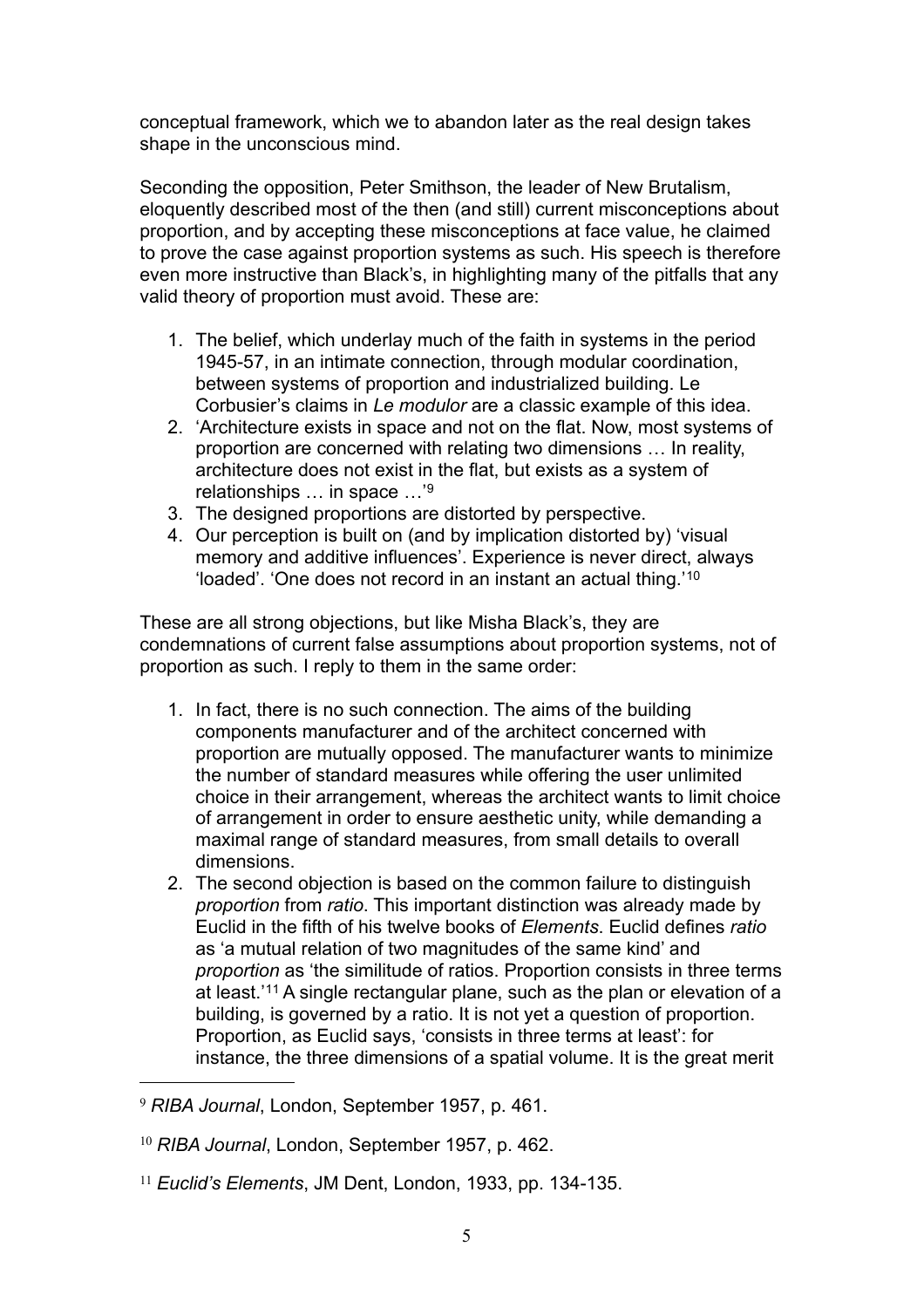of Van der Laan that he recognized that 'architectonic size [must be expressed] in terms of a threefold relation to the linear unit.<sup>'[12](#page-5-0)</sup>. I believe he was wrong, however, to conclude that because the key ratio of the plastic number is defined by a cubic equation it is uniquely threedimensional, and therefore the only mathematical system appropriate to architecture. The relation between two dimensions is a ratio; it may define a rectangular figure. But the relation between two or more *ratios* is a proportion; it may define the shape of a volume, but it can equally define that between the two parts into which a larger plane figure is divided. Generally, many more than three dimensions are involved in such subdivisions: in the simple case of a rectangle divided in two parts, for instance, four dimensions are already concerned. Now, only proportions, I believe, not ratios, are complex enough to be aesthetically significant. This explains why the proportions of, say, Palladio's and Le Corbusier's buildings are equally admired, though based on quite different basic ratios. All ratios, and thus all *systems* are equally suited, in principle, to linear, planar or spatial proportion, irrespective of their defining equations. In this respect, the plastic number has no advantage over other systems. (This is clearly a view that members of the Stichting may hotly dispute, and I hope it generates a lively debate.)

- 3. Proportion is always a matter of complex relationships; the more complex, the richer. The laws of perspective are themselves laws of proportion[.13](#page-5-1) The increased complexity that arises when the measured dimensions are overlaid by proportions arising from perspective enriches the viewer's experience, it does not destroy it.
- 4. This demands a similar answer to (3). The 'loading' of visual experience by memory, emotion, etc., enriches the experience of proportion, it does not destroy it.

The supporters of the motion, hamstrung by its misleading wording, could not match the easy rhetoric of their opponents. However, they, like some later speakers from the floor, made observations that contain important lessons for us today. I shall quote at length two that I find especially insightful. First, the pioneer modernist architect Maxwell Fry, introducing the motion, observed that

'When we look around us in the world we see and subconsciously absorb the forms and rhythms which we find, and we recognize and particularize certain forms as being beautiful … and find that they have mathematical and geometrical relations that recur. Reasoning as we do … we find mathematical bases for what we call beauty. But even though we do, these forms remain untouched because we are merely indulging in some abstract reasoning. The systems of proportion are forms of abstraction, but they are nevertheless

<span id="page-5-0"></span><sup>12</sup> H van der Laan, *Le nombre plastique*, EJ Brill, Leiden, 1960, pp. 59-60.

<span id="page-5-1"></span><sup>13</sup> R Padovan, *Proportion*, Spon, London, 1999, pp. 214-219.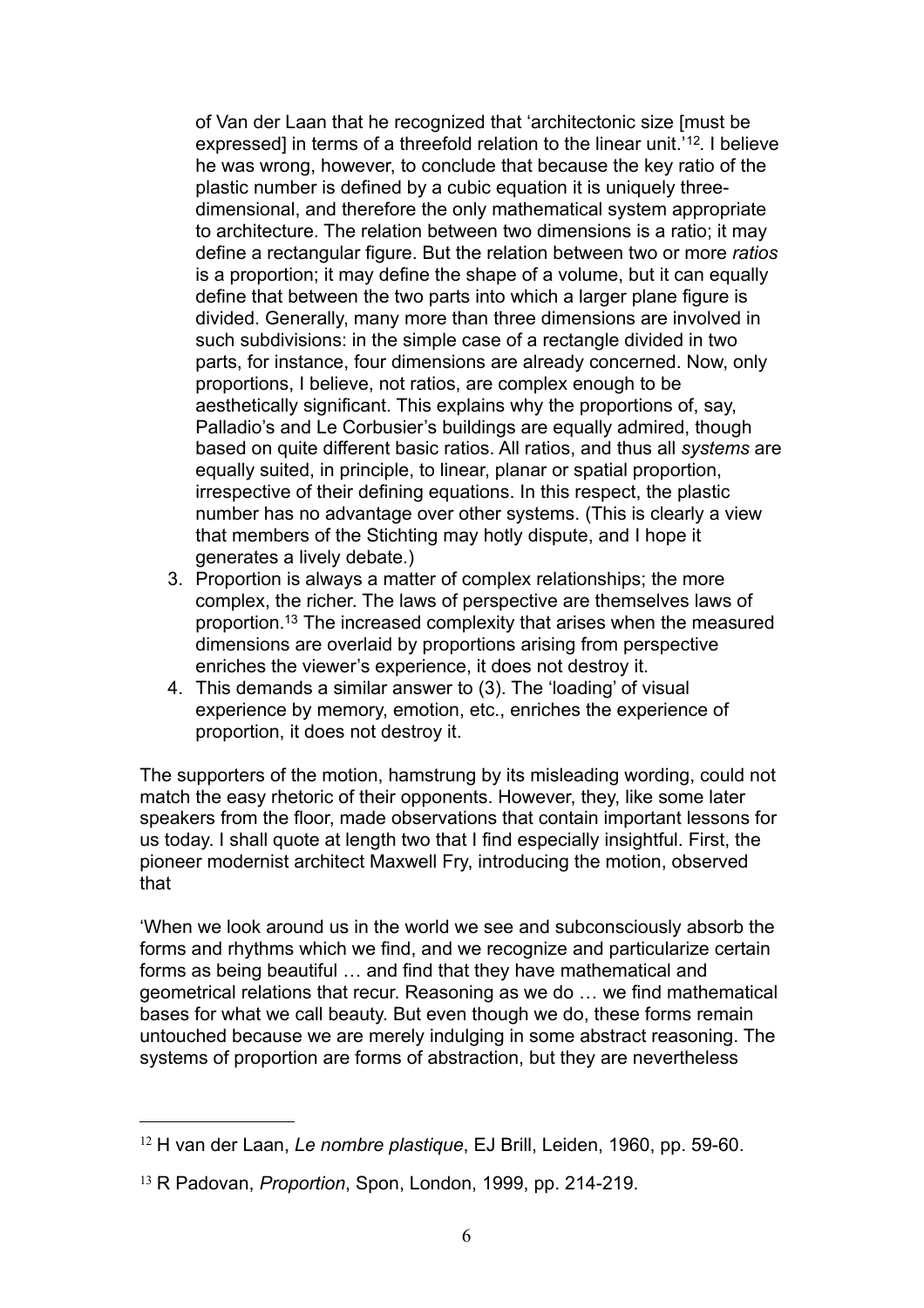useful. The natural forms are … untouched … but we are touched, because we have thereby been enabled to look more closely and feel more deeply.['14](#page-6-0)

This observation echoes the wise warning of Sir Theodore Cook in his groundbreaking work of 1914, *The Curves of Life*:

'Because we can draw a spiral line through a series of developing members, it does not follow that a plant or a shell is attempting to make a spiral, or that a spiral would be of any advantage to it. All spiral appearances should properly be considered as subjective; and confirmation of this view … is shown by the fact that the effect of a spiral becomes secondarily corrected as soon as it becomes a distinct disadvantage to the plant … Geometrical constructions do not, in fact, give any clue to the causes which produce them, but only *express* what is seen.<sup>'[15](#page-6-1)</sup>

In other words, we *project onto nature* our mathematical equations and constructions in order better to comprehend it. They do not correspond exactly to the 'thing-in-itself', but offer us an abstract substitute that serves our analytical purpose. The same happens, I believe, when we study the proportions of buildings and other works of art. It is notoriously easy to cast an arbitrary mathematical network over some ancient monument, such as the Great Pyramid or the Parthenon, and congratulate ourselves that it 'fits' with remarkable accuracy. It doesn't matter whether this network is based on the golden section, the plastic number (which Van der Laan applied to Stonehenge and other monuments) or some other system; with a little manipulation, they can all be made to fit equally well. This is not to say that such exercises are entirely invalid; I have myself indulged in them in my book *Proportion*. But it does mean, as Cook points out, that they are 'subjective'. They tell us, not what the artist intended, but merely *how we see the object*. Every observation is a re-creation.

Another interesting contribution came from the eminent architectural historian John Summerson, speaking from the floor. A month before, Summerson had delivered an important lecture at the RIBA, on 'The Case for a Theory of Modern Architecture'. In this he had argued that all architectural design must have a starting point, 'a source of unity' that holds the design together in the early stages of its development. In the past this was provided by historical precedent. Modernism, having jettisoned that traditional bulwark, has tried to find a substitute in the programme of functional requirements: 'The programme as the source of unity is, so far as I can see, the one new principle involved in modern architecture'[.16](#page-6-2)

<span id="page-6-0"></span><sup>14</sup> *RIBA Journal*, London, September 1957, pp. 457-458.

<span id="page-6-1"></span><sup>15</sup> TA Cook, *The Curves of Life*, Dover Publications, New York, NY, 1979, p. 23.

<span id="page-6-2"></span><sup>16</sup> *RIBA Journal*, London, June 1957, p. 309.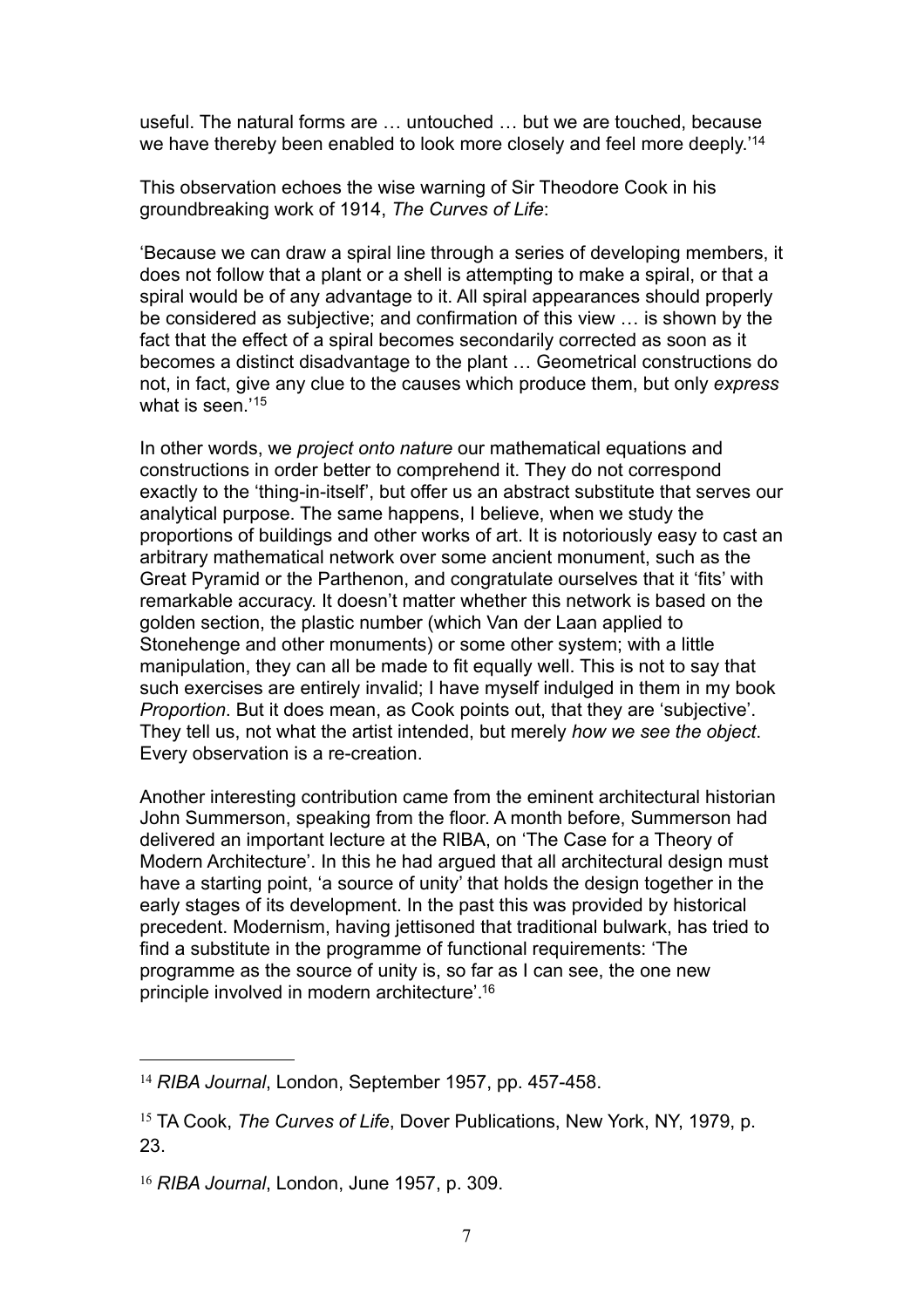It cannot, however, be an adequate principle because, Summerson argues, any functional programme contains a number of variables, which until the design process is completed remain in a fluid state. Somehow, they must crystallize into a comprehensible whole, and how to achieve this without some such starting point as was formerly provided by historical example, or possibly a system of numerical or geometrical ordering, is unclear. Speaking in the debate a month later, Summerson seems to be alluding again to this problem. Citing the example of the architect Sir Edwin Lutyens, who like Le Corbusier (and Dom Van der Laan) developed and used a unique system of proportion of his own, he reflects that

'That is an interesting … case of a man who needed and enjoyed a system of proportion, and that … seems to show that the whole subject should be investigated on the plane of the psychology of design. That puts it on a plane so different and so remote, with so little data attached to it, that we simply cannot deal with it. There is a long tradition of divine proportion which can be elucidated to some extent historically, but what we probably need is an elucidation from the other end, the psychological end. If we think of Lutyens and Le Corbusier, there are two architects of quite phenomenal powers of invention … Alas, we do not really know what we mean when we say "powers of invention" … I do not think we can explain the matter any further until we have a much greater command of what invention means, what design means, what the whole psychology of design consists of.<sup>'[17](#page-7-0)</sup>

I agree with Summerson that the psychological question, which as he admits has 'so little data attached to it', is nevertheless the principal key to the mystery of proportion. Though he doesn't say it in so many words, I infer that by 'psychology' he means principally the psychology of the unconscious mind; that is why data is lacking. If my inference is correct, then both Summerson and Fry both allude to the unconscious (or 'subconscious'). Rushing in, perhaps, like the fool, 'where angels fear to tread', I shall try to explore this inference further in the following two sections.

3. *All perception is creation*.

For twenty years, from my graduation at the AA in 1957 to 1977 when Van der Laan's *De architectonische ruimte* was published, I shared the general disillusion with proportion systems highlighted by the RIBA debate. I couldn't shed a kind of guilty interest in them, and even continued secretly to use some kind of system in my work, but could find no theoretical justification for doing this. The guilty fascination led me to Van der Laan. From his 1972 article in Plan<sup>18</sup> I learnt that he had discovered and employed a new system. This attracted me, despite warnings from some Dutch architect friends to steer clear of 'that mad monk with his crazy number system'. So I read the

<span id="page-7-0"></span><sup>17</sup> *RIBA Journal*, London, September 1957, p. 463.

<span id="page-7-1"></span><sup>18</sup> *Plan 6*, June 1972, pp. 54-59.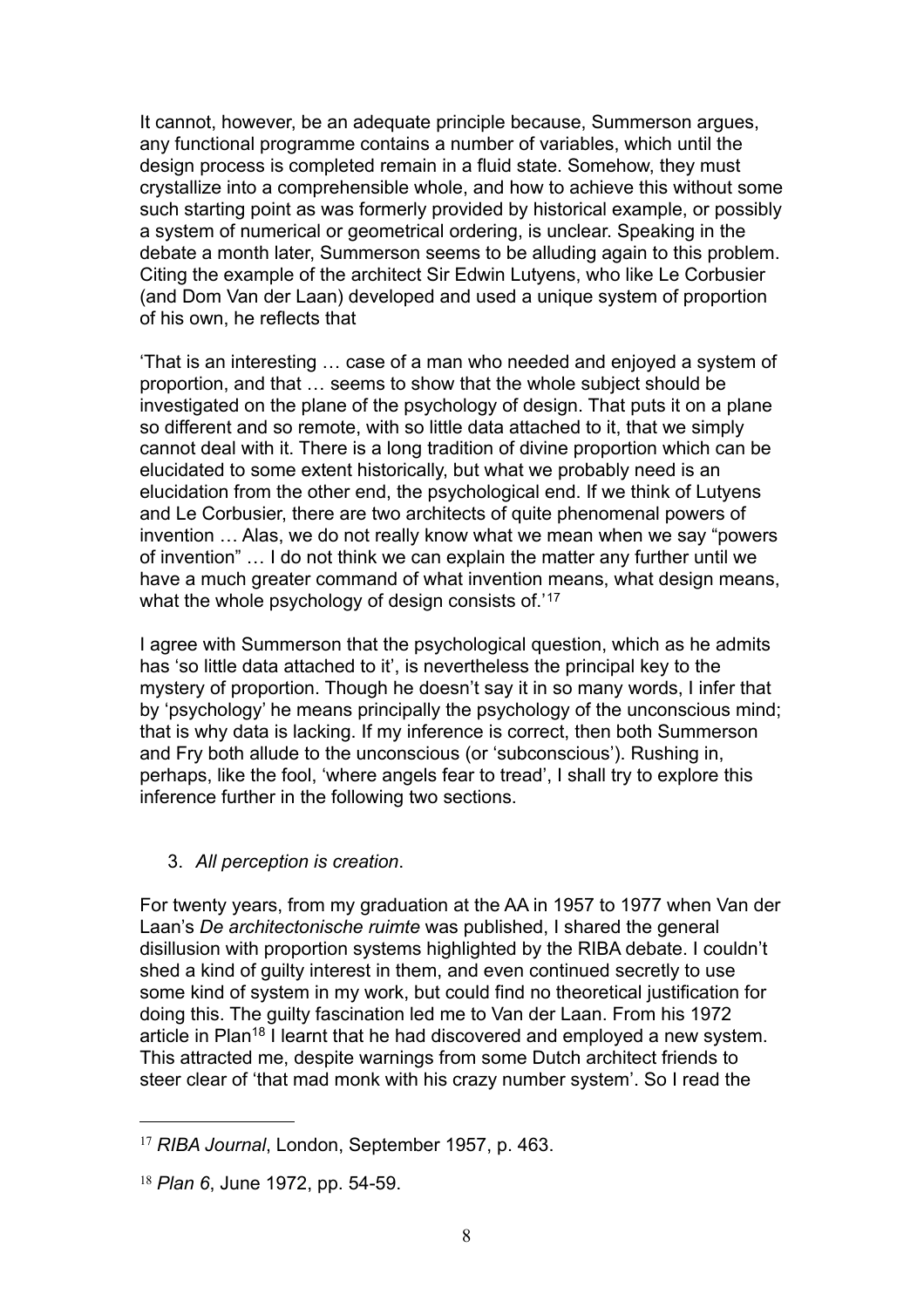book when it came out, and eventually reviewed it in *Architectural Design*. As a result of the review, Van der Laan invited me to Vaals to discuss an English translation. The moment I saw the abbey church I was overcome by its powerful architectural impact, and knew that this impact was due largely to proportion. All my doubts about proportion systems were instantly removed. I am struck by the same strong emotion each time I revisit the church.

Now although, having read the book, I already knew the plastic number measures in theory, they played no conscious part in my perception of the proportions. I can only attribute this perception to an unconscious process so rapid as to seem instantaneous. To analyze the proportions consciously would take a long time, and is perhaps only possible with the aid of scale drawings. What one perceives is not a series of related but discrete mathematical ratios but a far more complex whole, which includes the effect of perspective mentioned by Peter Smithson in the debate. There is a mystery, well described by François Molnar in his essay 'The Unit and the Whole':

'When I stand before a picture, I perceive it at a glance, globally, as a picture … [But] the mathematical beauty of a work of art is not perceptible immediately but only after long reflection, and furthermore, without mathematical knowledge it is not perceptible at all … One's aesthetic pleasure fades during that brief lapse of time the psychologists call "the density of the present". What goes on in our head in that fraction of a second, we scarcely know.'[19](#page-8-0)

If the perception of proportion is, as it seems to be, a largely unconscious process, it is by definition inaccessible to conscious thought. We are aware of it only from its results. Moreover, the psychology of the unconscious mind is well beyond my expertise, since I am neither a psychologist nor a philosopher. Almost all the ideas I shall put forward in this and the following section are therefore derived from the writings of others, generally writings aimed at general readers like myself. The only original contribution I can claim is to have drawn connections between the separate ideas, and between them and the problem of architectural proportion.

To the same collection that contains Molnar's essay, the gestalt psychologist and art theorist Rudolf Arnheim contributed an important critique of Le Corbusier's *The Modulor*, originally published when the English edition came out in 1955. Although almost wholly speculative, as was probably inevitable at that date, the following passage provides valuable clues towards a possible solution, so I quote it at length. Arnheim writes that

'… rather than assuming a mere imposition upon perception on the part of the central powers of personality, it seems suitable to think of one and the same principle functioning at various psychical and physical levels throughout the organism. Balance, which is the root of the sense of proportion, would seem

<span id="page-8-0"></span><sup>19</sup> F Molnar, 'The Unit and the Whole', in G Kepes (ed.), *Module, Symmetry, Proportion*, Studio Vista, London, 1966, pp. 204-217.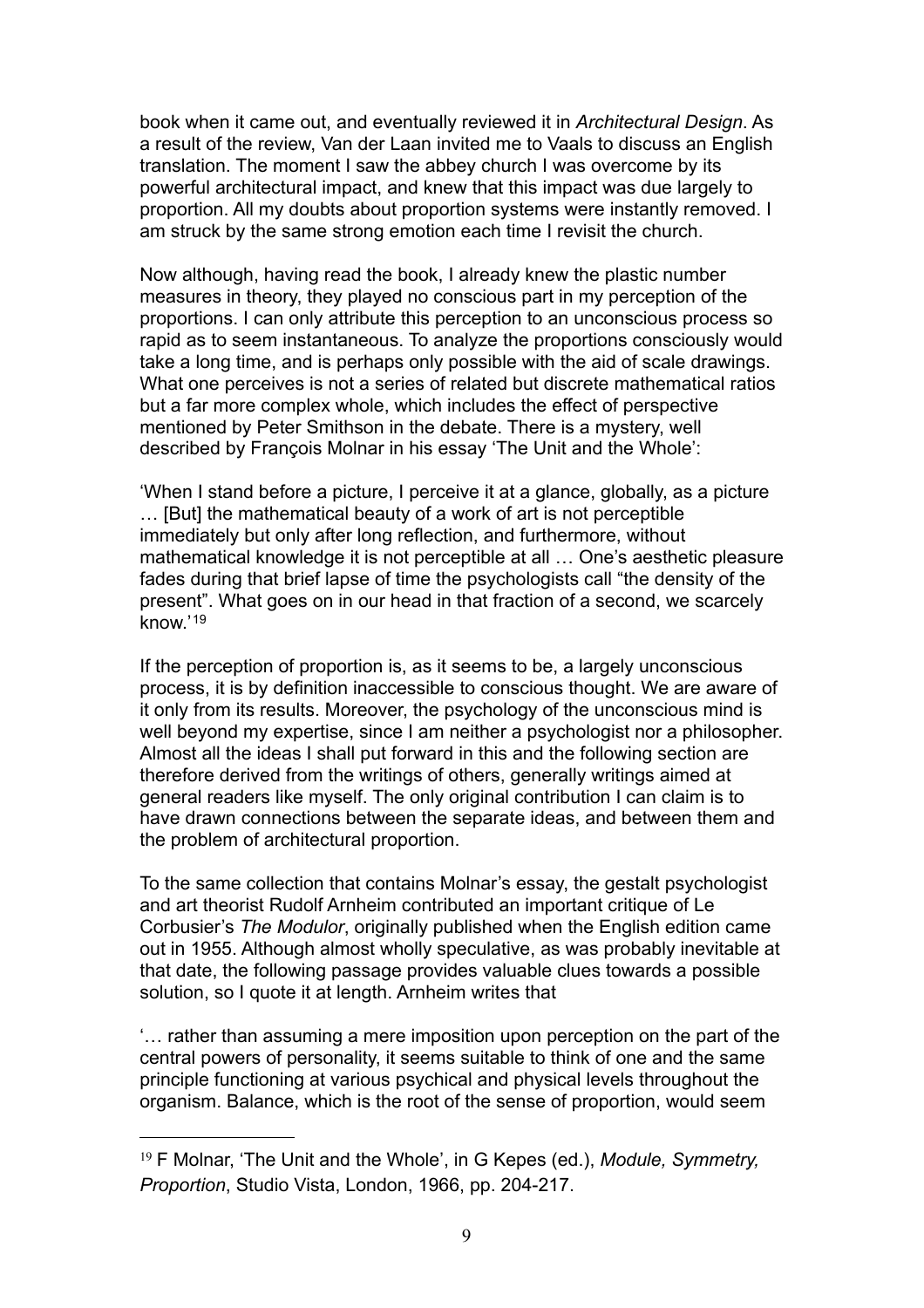to be such a principle … I shall assume that an optical pattern when projected upon the pertinent cortical field of the brain will there produce a corresponding configuration of forces. The static pattern will thus be translated into a dynamic process governed by the principle of balance, and the resulting tensions in the physiological field will have their counterpart in visual experience. This theory explains how we can judge spatial relations without measuring the lines or planes involved. Intuitive judgment, based simply on the inspection of the pattern as a whole, is assumed to rely on the strength and directions of the tensions experienced in the perceived object. Such intuitive judgment can be most sensitive even to compositions of geometrically or numerically complicated structure because instead of piecemeal figuring out the single elements and their connections the mind can rely on the tensions resulting from the integrated action of all the forces concerned. More generally, this means that whereas the calculating mind can only approximate the Gestalt by establishing a network of relations, the perceiving mind can fully realize it by relying on the field of interacting forces itself.'[20](#page-9-0) 

Now, if this intuitive or even instinctive process, or something like it, occurs in the *perception* of proportion, what can this tell us about the *creation* of a proportional scheme? This time I take my clue from a short lecture, 'The Creative Act', given by the artist Marcel Duchamp in 1957, just two years after Arnheim's essay. I quote the most relevant passages:

'To all appearances, the artist acts like a mediumistic being who … seeks his way out of a clearing. If we give the attributes of a medium to the artist, we must then deny him the state of consciousness on the aesthetic plane about what he is doing or why he is doing it. All his decisions in the artistic execution of the work rest with pure intuition and cannot be translated into a selfanalysis, spoken or written, or even thought out ... I know that this statement will not meet with the approval of many artists who refuse this mediumistic role and insist on the validity of their awareness in the creative act – yet, art history has consistently decided upon the virtues of a work of art through considerations completely divorced from the rationalized explanations of the artist … All in all, the creative act is not performed by the artist alone; the spectator brings the work in contact with the external world by deciphering and interpreting its inner qualifications and thus adds his contribution to the creative act. This becomes even more obvious when posterity gives its final verdict and sometimes rehabilitates forgotten artists.['21](#page-9-1)

The only word I would change in that passage is 'final' in the last sentence. The process of creating and re-creating a work of art is in my opinion neverending. There is no final verdict.

<span id="page-9-0"></span><sup>20</sup> R Arnheim, 'A Review of Proportion', in G Kepes (ed.), *Module, Symmetry, Proportion*, Studio Vista, London, 1966, pp. 204-217.

<span id="page-9-1"></span><sup>21</sup> M Duchamp, 'The Creative Act', reprinted in C Tomkins, *Duchamp*, Henry Holt, New York, NY, 1996, pp. 509-510.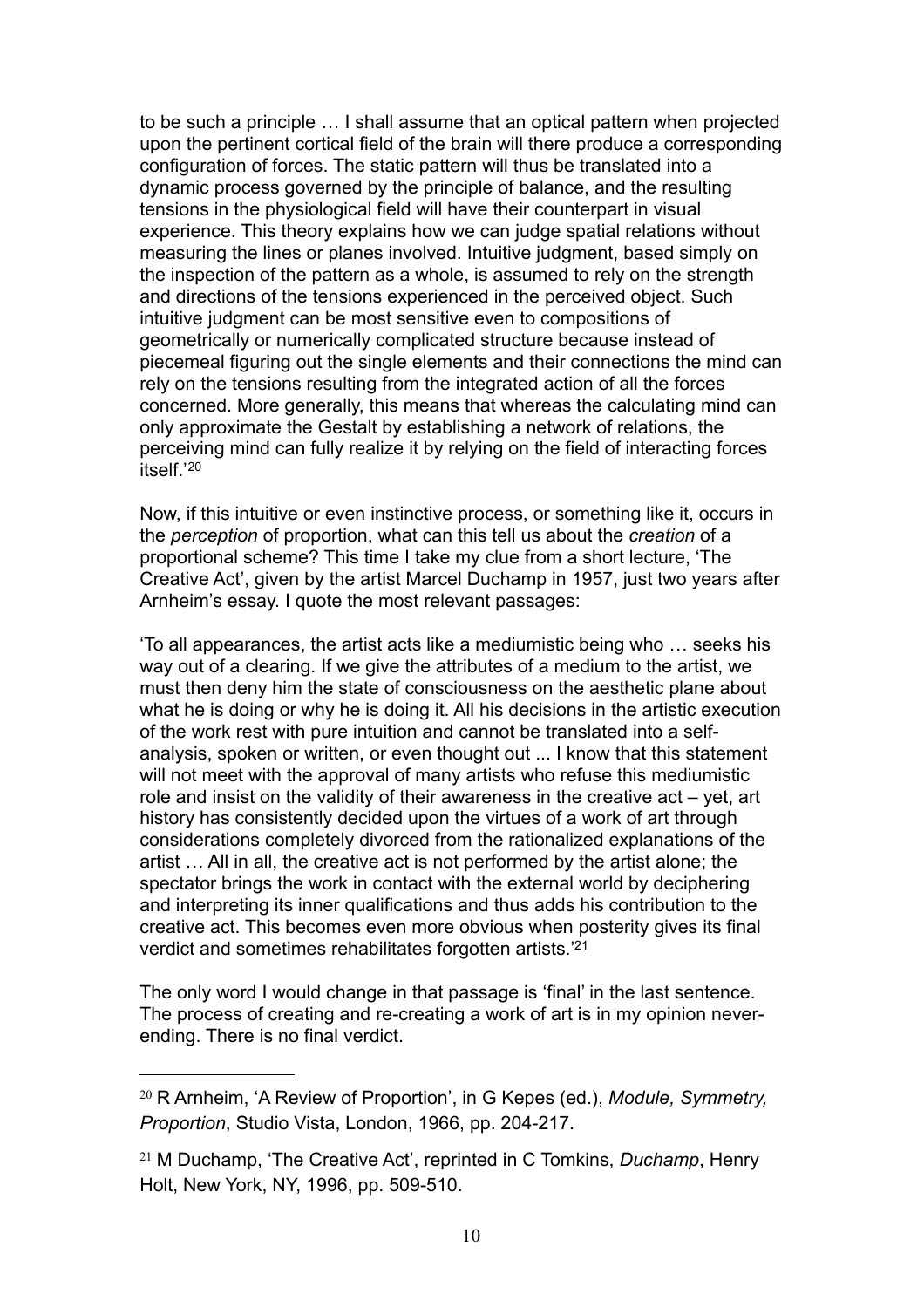Duchamp's argument seems to anticipate the principle of Deconstruction (as first formulated in literary theory and philosophy, not as later travestied in architecture). A gulf appears at each stage of the everlasting creative process The object created is not the same as the initial conscious idea in the artist's mind; and when the artist later views the finished work her perception of it differs in turn from the work 'in-itself', for now the artist too takes on the role of spectator. This explains why, when one sees a completed building that one has designed it always comes as something of a surprise, pleasant or unpleasant. There's so much in it that one hadn't consciously anticipated.

The 'gulf' that appears is that between the material artefact, existing 'outside' us in the objective world, and a mind: initially the mind of the maker and subsequently that of a perceiver. The gulf is closed, I believe, by a hidden because unconscious - creative process. We call the initial process 'creation' and the others 'perception', but as Duchamp observes, they are all equally creative acts.

However, this properly describes the creative process only when the artefact is made by the artist's own hand, allowing an unbroken correlation between hand and brain, as for instance happens in painting. In architecture and the other arts of design, where the designer produces scale drawings to be executed by others, the unconscious process must be interrupted and brought into consciousness at an earlier point, if only in order to determine precise measures. As van der Laan says in the opening words of *Le nombre plastique*,

'L'architecte … est un homme sans cesse occupé de mesures et de nombres. Ses dessins sont couverts de chiffres, et la règle gradué est toujours à portée de sa main.'

In these cases, the unconscious creative process still takes place, I suggest, but it is terminated before the material object is made. The architect's freehand sketches are still a spontaneous expression of an intuitive creative act, but in the further development of these sketches conscious reasoning must be brought into play. Van der Laan's fellow student the architect SJ van Embden recounts in his Preface to the English edition of *Architectonic Space* that Gerrit Rietveld, in conversation with Van der Laan,

'… once acknowledged that in his designs he at first sketched out measures and proportions freehand, but then chose the smallest measure as the module for all the others. He knew, he added, that in this way the design would achieve greater clarity, even if at the cost of quality.<sup>'[22](#page-10-0)</sup>

<span id="page-10-0"></span><sup>22</sup> SJ van Embden, Preface to H van der Laan, *Architectonic Space*, EJ Brill, Leiden, 1983, p. VIII.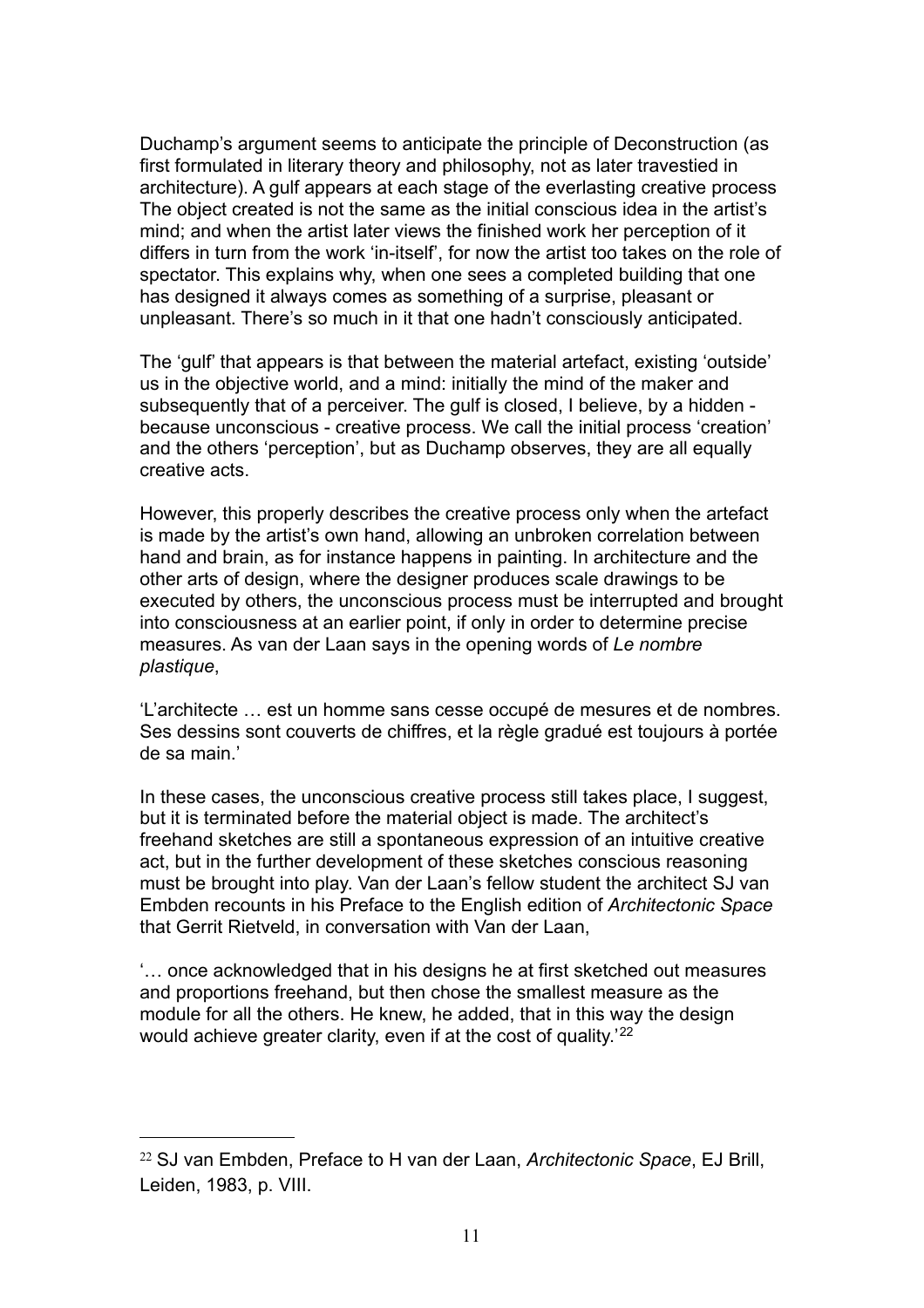#### 4. *The complementary roles of the unconscious and of consciousness in perception and creation.*

Because unconscious mental processes are by definition inaccessible to consciousness, we become aware of them mainly by their results. Something has happened that (if like me you reject 'divine inspiration' or some such outside influence) can be due only to an unconscious, instinctive operation of our own brain. Most such events are everyday occurrences that we take for granted. In his book *Consciousness* the psychologist Jeffrey Gray observes that many of our decisions to act are made before we are conscious of making them. In championship tennis, for example, the service is so fast that one must position oneself and return the ball before becoming conscious of it even leaving the server's racket. Outside sport, many of our everyday physical actions are unconscious in the same way. Familiar examples are walking over rough ground, or along a busy pavement avoiding oncoming pedestrians; or driving a car while holding a conversation with a passenger. In all such cases, we only become conscious of what we are doing when some incident or obstacle forces it to the surface.

The same applies to much of our 'purely mental', as opposed to physical, activity. I put 'purely mental' in quotes because in the following section I shall argue that body and brain are a continuum: we think with our whole body, not just with the brain, let alone a disembodied, purely spiritual 'mind'. Gray cites research by Max Velmans listing a number of everyday operations normally completed unconsciously before we are aware of carrying them out: 'analysis of sensory input; analysis of emotional content of input; phonological and semantic analysis of heard speech; semantic and phonological preparation of one's own spoken words and sentences; learning; the formation of memories; choice and preparation of voluntary acts; planning and execution of movements.['23](#page-11-0) George Lakoff and Mark Johnson argue in their thoughtprovoking book *Philosophy in the Flesh* that 'Thought is mainly unconscious':

'Conscious thought is the tip of an enormous iceberg. It is the rule of thumb among cognitive scientists that unconscious thought is 95 percent of all thought – and that may be a serious underestimate. Moreover, the 95 percent below the surface of conscious awareness shapes and structures all conscious thought. If the cognitive unconscious were not there doing this shaping, there would be no conscious thought.<sup>'[24](#page-11-1)</sup>

In my view, both the instantaneous perception of proportion referred to by François Molnar, and the creative process itself, are best accounted for in terms of this unconscious shaping and structuring. As soon as I began to

<span id="page-11-0"></span><sup>23</sup> J Gray, *Consciousness*, Oxford University Press, Oxford, 2004, p. 9; citation from M Velmans, 'Is human information processing conscious?', *Behavioral and Brain Sciences 14*, 1991, pp. 651-669.

<span id="page-11-1"></span><sup>24</sup> G Lakoff & M Johnson, *Philosophy in the Flesh: The Embodied Mind and its Challenge to Western Thought*, Basic Books, New York, NY, 1999, p. 13.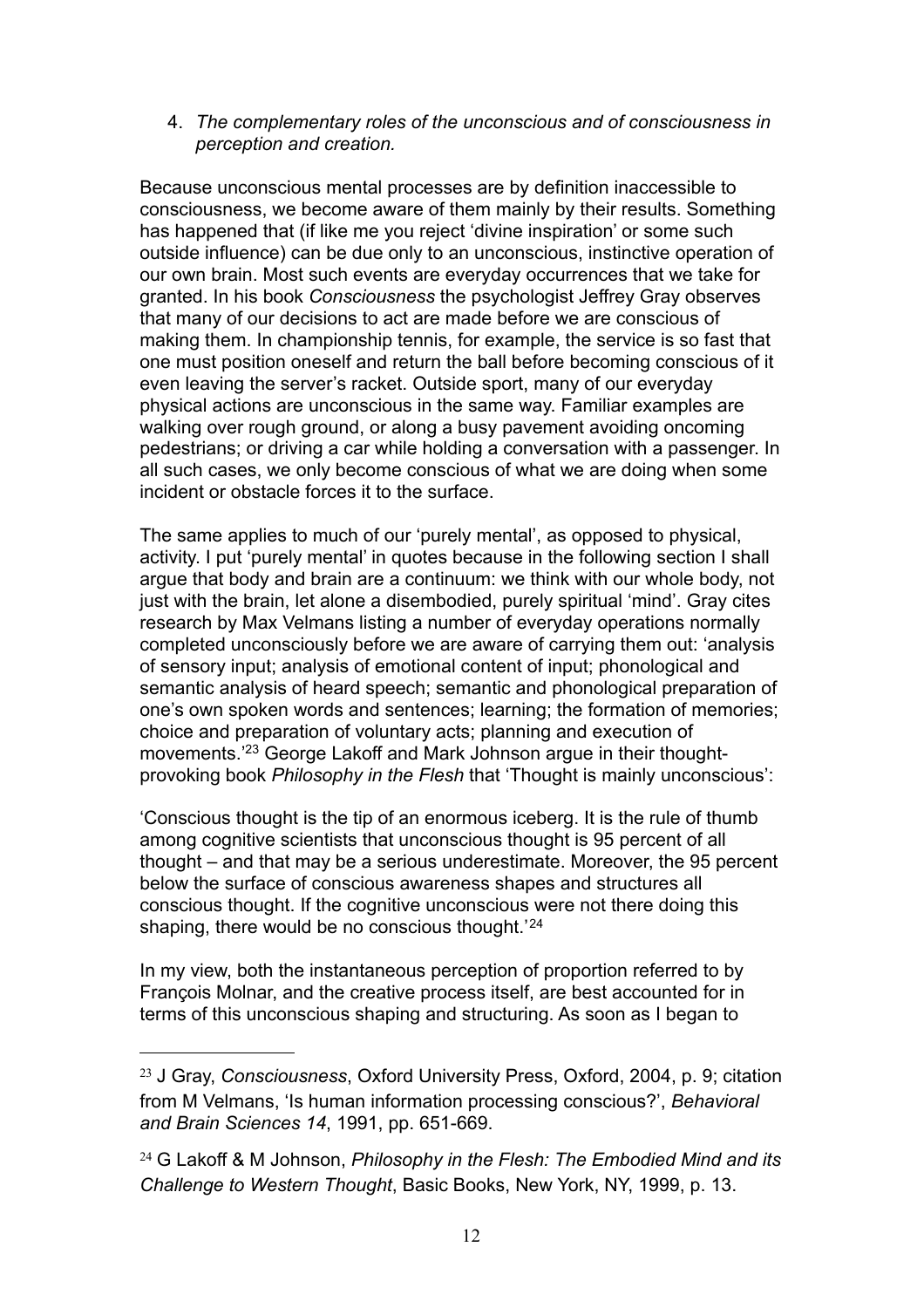tackle design projects as a 17 year-old beginning student I was disconcerted to find that I would spend day after day agonizing consciously over the brief, vainly trying out all sorts of solutions to the multiple problems it posed. Whatever I tried, it would never 'gel' into a satisfactory whole. I'd end by getting totally frustrated and escape to a cinema or a museum. But it was just then, when I had given up hope, that the perfect solution (or perfect enough to seem so to me) would gush up into consciousness, almost complete in every detail, so all I had to do next day was draw it up. I say 'all', but there were sometimes a few corrections to be made. Nevertheless, it seemed a miracle: an 'inspiration'.

I now believe, as I say, that this was due not to any inspiration from outside but to an unconscious process, and that only the unconscious mind can resolve large numbers of variables into a unified solution. Every architectural design involves a multiplicity of at first apparently unconnected and often mutually conflicting functional and aesthetic problems: a site, a climate, the user's needs, diverse structural and constructional options, a wide range of alternative materials, a budget, and so on (not to mention proportion). Conscious reasoning can deal with at most two elements at a time; as soon as a third is introduced, the relation achieved between the first two is disrupted. Only the unconscious, it seems, can survey the field as a whole, and as Rudolf Arnheim says, 'instead of piecemeal figuring out the single elements and their connections … rely on the tensions resulting from the integrated action of all the forces concerned'.

I suggest that what applies to the design problem as a whole applies also to the question of proportion regarded separately. Conscious reasoning can relate together two elements at a time, such as the two dimensions that determine the shape of a single rectangle. But only the unconscious mind can grasp and handle the complex three-dimensional and perspectival relations that arise when we see even a fairly simple building.

When I discussed my student experience with my father, who was a keen reader of scientific and mathematical literature, he drew to my attention the chapter on 'Mathematical Discovery' in *Science and Method*, a book published in 1908 by the great French mathematician and philosopher of science Henri Poincaré (1854-1912). Reading it, I discovered that what I had experienced was not peculiar to me or confined to artistic creation alone; it also happened in other fields, such as mathematical and scientific discovery.

Poincaré relates how, not long after completing his doctorate, he was struggling with the formulation of a complex theorem. At each stage, the solution evaded him until by choice or force of outside circumstances he had laid the problem temporarily aside. Then, unexpectedly, the solution came to him in a rush of illumination: on one occasion while traveling to a conference; on another, during his military service; on a third, when he had decided to put aside the fruitless work and spend a few days by the sea. Each time, it came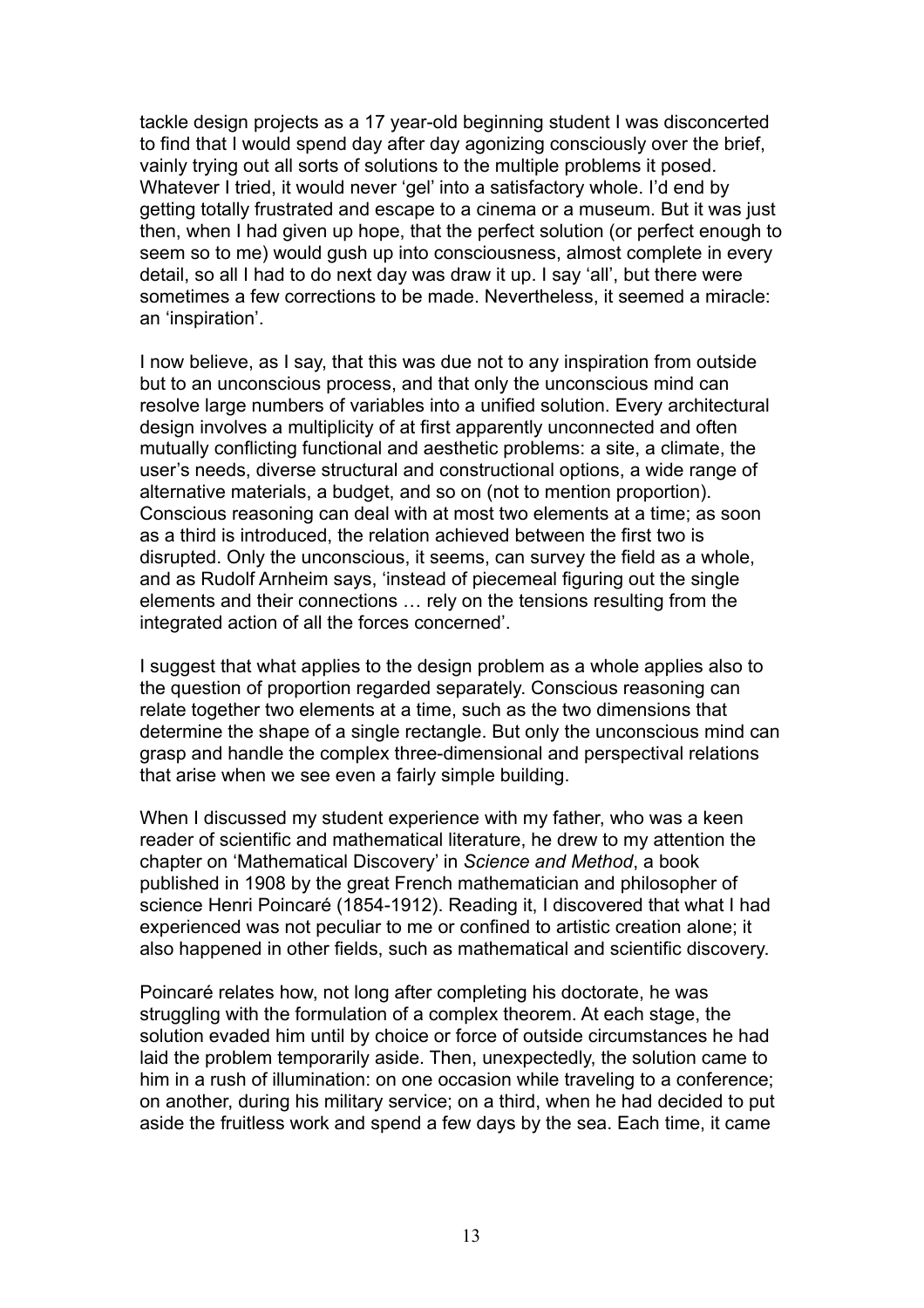with the same conciseness, suddenness and feeling of certainty.<sup>25</sup> (A more famous example of sudden mathematical illumination is Archimedes' so-called 'Eureka experience'.)

Poincaré concludes that such illuminations must be the result of a long process of previous unconscious work. To account for the high proportion of occasions on which the solution, when afterwards checked, proved correct, he offers two alternative hypotheses: either the unconscious mind is superior to conscious reasoning, being able not only to survey a huge number of possible answers but then to select with great discernment the correct one, or else it performs only the first of these two stages, and it is left to consciousness to make the final selection. Being a child of his time, Poincaré opts for the second explanation. He cannot bring himself to accept that consciousness may be less, not more, powerful than the unconscious. He speculates that the conscious mind employs an aesthetic sensibility to select the best from a multiplicity of possible solutions thrown up by the unconscious.

I find this latter argument quite unconvincing. If such a conscious process of selection took place, one would be *conscious* of it; but one is not. All one experiences consciously is the single, final illumination. I agree with Poincaré, however, that aesthetics plays a large part in the selection. In science and mathematics, as in art, the most beautiful solution is the most convincing. In the sixteenth century, when Copernicus proposed his heliocentric theory, it didn't yet explain the observed phenomena any more completely than the clumsy geocentric theory of Ptolemy; it was just simpler and more elegant.

Poincaré is surely correct, also, in his description of three distinct stages. The initial conscious struggle seems to be necessary in order to formulate the problem and to initiate the unconscious process. And the burst of illumination must be followed by a painstaking checking of all the data; because the unconscious mind, however powerful, is not infallible. In 1926, building on Poincaré's account and on earlier work by Hermann von Helmholtz and others, Graham Wallas in his book *The Art of Thought* added a further stage. He identifed four phases in the process of problem solving, which have since been widely accepted by design theorists: *preparation, incubation, illumination* and *verification*.

Now, if the unconscious performs so important a role in both perception and creation, the question arises: at which stage, if any, does conscious application of a mathematical system of proportion, such as the plastic number, have a part to play in these processes? Or is it wholly irrelevant?

Concerning the perceptual stage, it is not too difficult to speculate. On my first visit to Vaals in 1980 I was instantly overwhelmed by a powerful *sense* of the proportions, but although having read Van der Laan's book I was more or less informed about the plastic number, I this knowledge played no part in that

<span id="page-13-0"></span><sup>25</sup> H Poincaré, *Science and Method*, in SJ Gould (ed.), *Henri Poincaré: The Value of Science*, The Modern Library, New York, NY, 2001, pp. 387-400.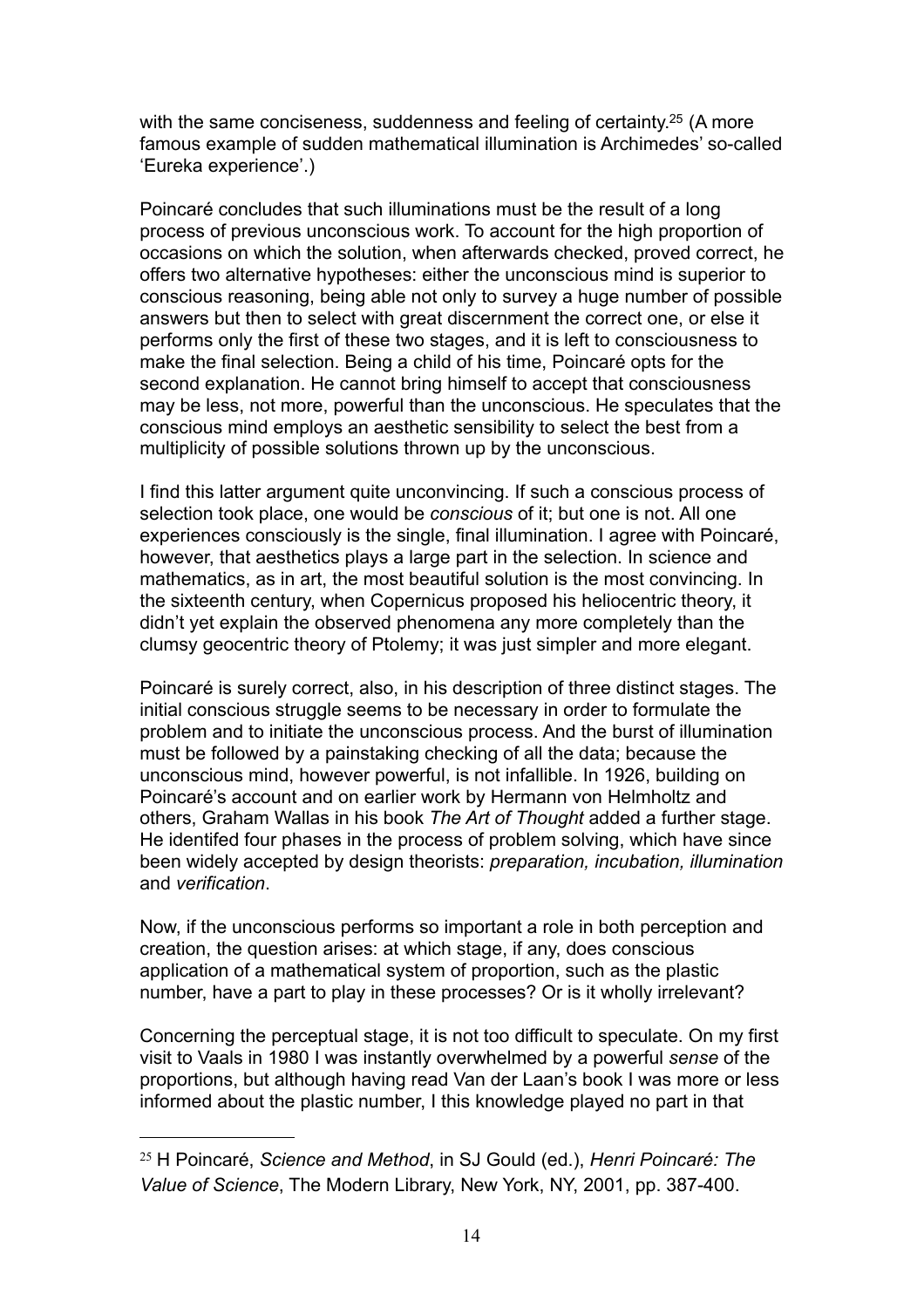experience. Only much later was I able, with the help of scale drawings and further research, to analyze the proportions consciously. And as Molnar observes, that analytical process was cool and unemotional compared with the powerful initial sensation. Whether my previous reading brought any enhancement to the initial unconscious experience, compared with that of a completely uninformed visitor, I cannot say.

The design process, with its three or four stages, is more complex. Is it an advantage for the designer to be armed with a system from the start? Or should a system be brought in, if at all, at the final stage of verification, as a corrective, in the manner of Rietveld? Or was the audience at the 1957 RIBA debate right to reject the motion that 'Systems of proportion make good design easier and bad design more difficult'? And finally, what were Van der Laan's own belief and practice?

One of Van der Laan's few sources were the *Ten Books* of Vitruvius, in the sixth of which the Roman author writes that

'There is nothing to which an architect should devote more thought than to the exact proportions of his building with reference to a certain part selected as the standard. After the standard of symmetry has been determined, and the proportionate dimensions adjusted by calculation, it is next the part of wisdom to consider the nature of the site, or questions of use or beauty, and modify the plan by diminutions or additions in such a manner that these … may be seen to be made on correct principles ...<sup>['26](#page-14-0)</sup>

Thus the proportional scheme is not just one of the first things thought about, alongside the various functional and technical aspects of the problem; it is decided *before considering any of the rest*. Even 'beauty' is regarded as separate from, and subordinate to, proportion. This pronouncement must ring strangely to most modern ears. A typical modern view is expressed in the following outburst from the Bauhaus artist and theatre director Oskar Schlemmer. Admittedly he is speaking of painting, not architecture:

'Experience has taught me that proportion and the basic laws signify something very noble in art, but also something very dangerous. It is utterly fatal to treat them as a convenient recipe or dogma, to invoke them before the picture itself has been visualized; instead of "freedom under law" one ends up with inspiration in handcuffs. No! The initial impulse should be emotion, the stream of unconscious, free, unfettered creation … If mathematical proportions *are* called in, they should function as a regulative, first simply to

<span id="page-14-0"></span><sup>26</sup> Vitruvius, *The Ten Books on Architecture*, Dover Publicatons, New York, NY, 1960, p. 174.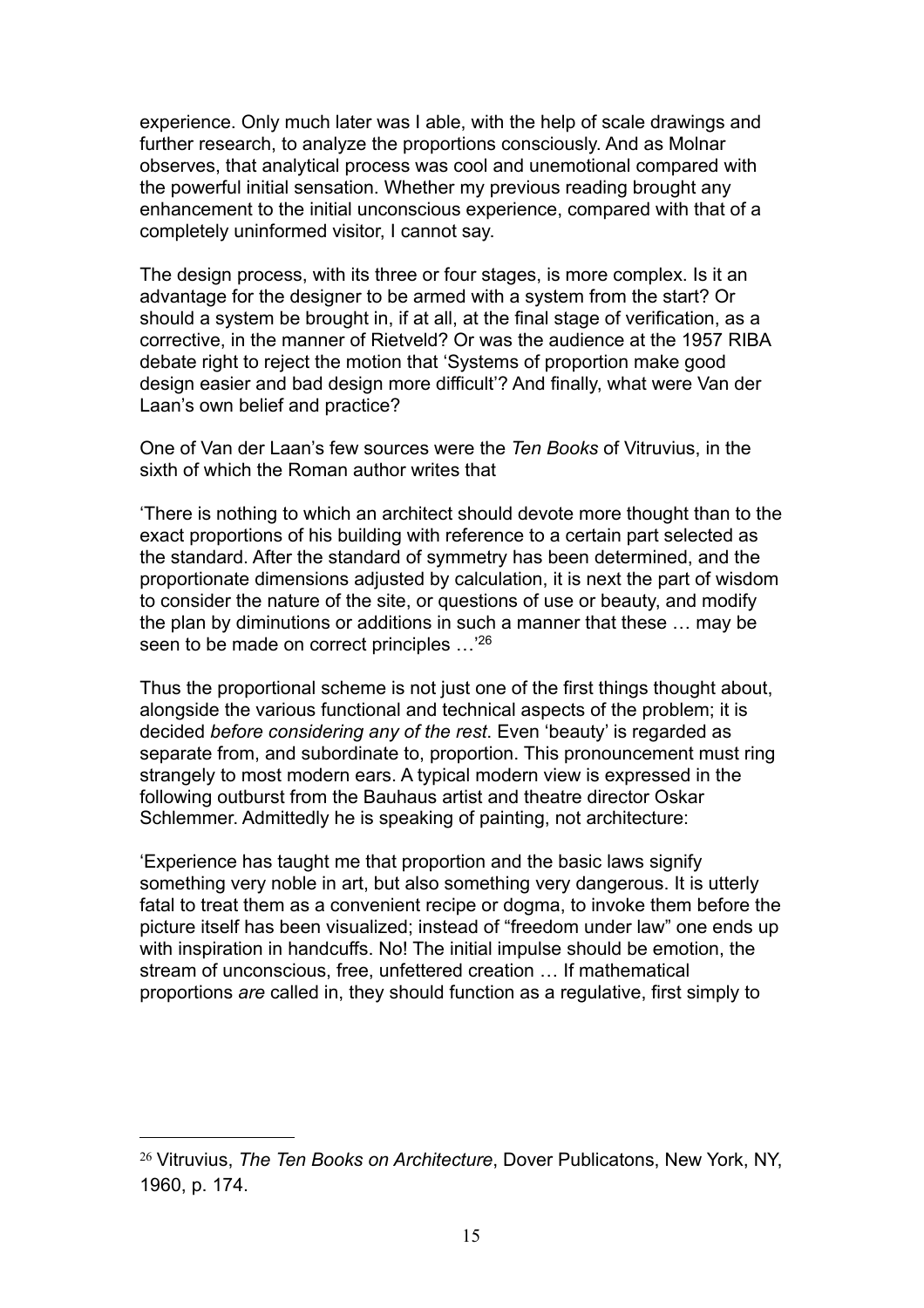confirm what instinct has created and then, proceeding from this confirmation, to establish new rules (which combine feeling and objective principles).'[27](#page-15-0)

In contrast to most modernist architects, Le Corbusier held to the ancient view that a system of proportions was 'a necessary instrument' in the hands of the artist[.28](#page-15-1) In *Vers une architecture* the chapter on 'Les tracées régulateurs' leaves no room for doubt that the geometrical *schema* plays an important part in his design process, as becomes still clearer in his later book *Le modulor*. However, the Canadian scholar Roger Herz-Fischler has made a detailed study of documents at the Fondation Le Corbusier relating to the evolving design for Le Corbusier's earlier works such as the Villa Stein at Garches (1927). From this he concludes that the actual process was far more tentative and experimental than the final published versions suggest:

'Le Corbusier did not hesitate to change his writings or drawings, to accommodate his constantly changing views and systems … In particular, this is the case for Garches; as the various early documents and drawings indicate, Le Corbusier made no use of the golden number in his design … In the first place, when considering the period that ends with Cook, Garches and Stuttgart, Le Corbusier's method of using regulating lines should not be considered as a formal system of design. Rather, Le Corbusier used regulating lines to make certain modifications and corrections in his plan or to verify and confirm them … Secondly … Le Corbusier did not feel that only one set of regulating lines would fit a given structure. Hence, a new set of regulating lines for a building would not be seen as a change, but rather as a new verification and confirmation of his original work.'[29](#page-15-2)

This conclusion gains support from Le Corbusier's own account in *Le modulor*. Illustrating his method by means of the elevations of the Villa Stein at Garches, together with some of his early paintings, he makes it clear in the accompanying text that the proportions did not come first, as Vitruvius advises, but were brought in later:

'The regulating lines are not, in principle, a preconceived plan; they are chosen in a particular form depending on the demands of the composition itself, already formulated, already well and truly in existence. The lines do no more than establish order and clarity on the level of geometrical equilibrium, achieving or claiming to achieve a veritable purification. The regulating lines

<span id="page-15-0"></span><sup>27</sup> O Schlemmer, diary entry, October 1930, in *The Letters and Diaries of Oskar Schlemmer*, Northwestern University Press, Evanston, Ill., 1990, pp. 271-272.

<span id="page-15-1"></span><sup>28</sup> Le Corbusier, *Towards a New Architecture*, The Architectural Press, London, 1946, p. 69.

<span id="page-15-2"></span> $29$  R Herz-Fischler, 'Le Corbusier's "Regulating Lines" for the Villa at Garches (1927) and Other Early Works', *Journal of the Society of Architectural Historians 53-59*, March 1984, pp. 53-59.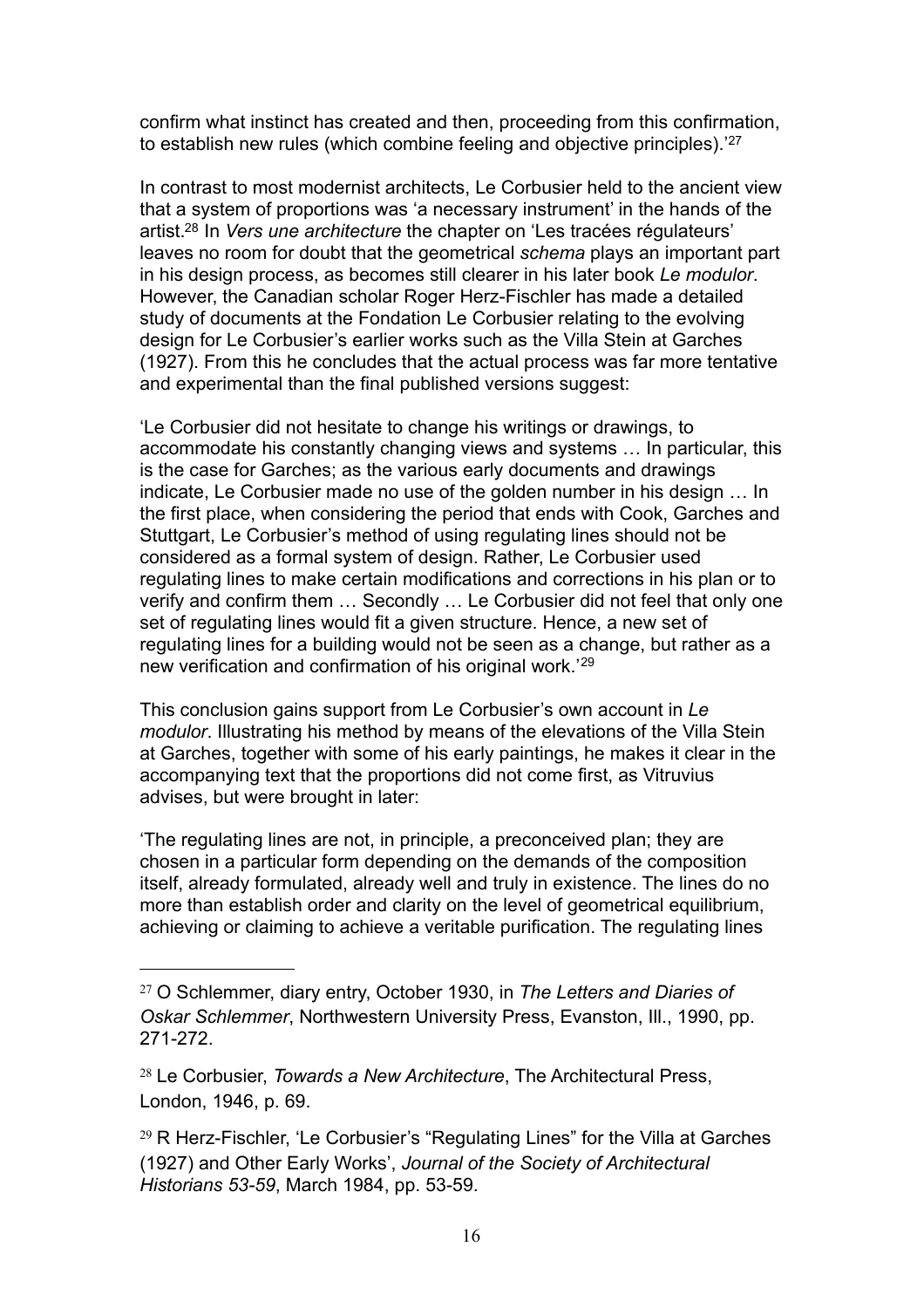do not inspire the theme of the work; they are not creative; they merely establish a balance.'[30](#page-16-0)

Thus Le Corbusier's practice, at least until he began to employ the *modulor* in his postwar work, seems to accord with Schlemmer's recommendation that systematic proportions should only 'function as a regulative, first simply to confirm what instinct has created and then, proceeding from this confirmation, to establish new rules'.

Van der Laan's practice, according to his own account, seems closer to that recommended by Vitruvius. He started out from the plastic number measures, which he compared to the harmonic scale in the mind of the musical composer embarking on the creation of a new piece. (I believe he derived the term 'le nombre plastique' from Dom Guéranger's title *Le nombre musicale*.) But like Vitruvius, he also recognized the need at the final stage to 'modify the plan by diminutions or additions in such a manner that these … may be seen to be made on correct principles'. Thus in *Le nombre plastique* he writes of *rapports augmentés* and *rapports réduits*; the effect of the former, he says, is to give 'a slight exaggeration that brings a certain elegance to the proportions', whereas the effect of the latter is that the proportions become more sturdy[.31](#page-16-1) But although he writes that 'the perception of such nuances is purely a question of sensibility' they are not arbitrary but precisely calculated, as Vitruvius prescribes, according to rules inherent in the system.

It seems to me that the processes described by both Le Corbusier and Van der Laan have much to recommend them. It is hard to decide between them. Nevertheless, what happens during the unconscious process between the initial and terminal stages of 'preparation' and 'verification' (a process unmentioned and perhaps unrecognized by either architect) remains something of a mystery. It seems reasonable to speculate that if a designer has in mind a proportional *schema* from the start, at the conscious stage of 'preparation', it must be one of the many factors that the unconscious mind would work on and modify, together with such concerns as site, function, structure, construction and cost.

It is less obvious, however, how radical this modification might or should be. Is the proportional scheme that emerges to consciousness at the stage of 'illumination' still based on the original system (whether or not in a slightly 'nuanced' form) or is it changed more fundamentally, as indicated by the difference between Le Corbusier's early sketches and his final published drawings? On the whole, I am more convinced by Le Corbusier's earlier experimental method than by his later rigid adherence to the *modulor*. Likewise I must reject Van der Laan's dogmatic assertion that the plastic number is the only valid system for architecture. I agree with his teacher MJ

<span id="page-16-0"></span><sup>30</sup> Le Corbusier, *The Modulor*, Faber & Faber, London, 1961, pp. 34-35

<span id="page-16-1"></span><sup>31</sup> H van der Laan, *Le nombre plastique*, EJ Brill, Leiden, 1960, pp. 106-107.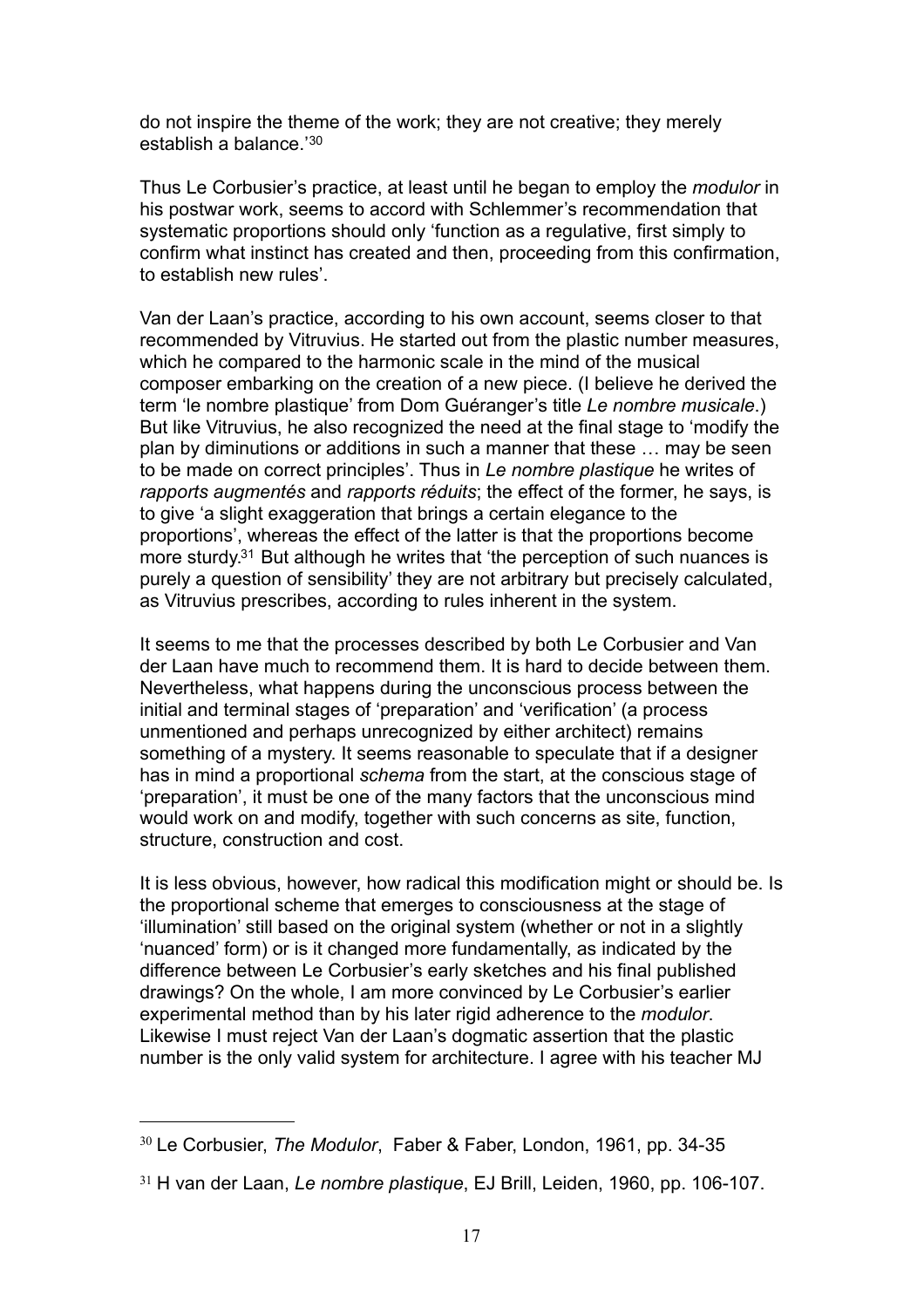Granpré Molière's verdict that the plastic number is a valuable addition to the existing repertoire of possible proportion systems, but no more.

# 5. *Thinking with the body.*

I wrote in the Introduction that 'the foundation of what we call our 'sense of proportion' is our awareness of our own body in its relation to the space around it'. I want to end by developing that assertion.

It was the great strength of Van der Laan, I believe, to be able survey the total scope of things and to expound this wide view with the utmost clarity. Both *De architectonische ruimte* and his last book, *Het vormenspel der liturgie* are examples of this. In my first attempt to present his ideas in writing, the booklet *Dom Hans van der Laan and the Necessity of Limits* (1989), I described the former book as 'the most complete and coherent treatise on the nature, purpose and meaning of architecture that has ever been attempted'.[32](#page-17-0) I see no reason to change that assessment.

*Het vormenspel* is broader still, since it treats of the whole world: nature, human society and culture, liturgy and God Himself. Yet as the scope has grown wider, the books have become ever shorter and more compressed. However, the clarity that makes this compression possible is achieved, I believe, at the cost of an obsessive drive to articulate: to divide wholes into discrete parts, and to subdivide these again into sub-parts. Typically, there are first two parts, and then a third is brought in as intermediary to unite them. There is a certain resemblance to the methodology of Catholic theology, a salient example being the doctrine of the Holy Trinity. Was it a habit of thought acquired in Van der Laan's training for the priesthood, I wonder?

The clear categories that Van der Laan presents are in my opinion an artificial construction. They aid clear exposition, but obscure the real continuity of things. What is really a continuum is broken down and re-presented in the form of ingenious three-part patterns, each pattern reflected in another, giving an illusion of unity that I would compare to the way a kaleidoscope gives an illusion of symmetry to a few scattered fragments of coloured glass.

In *De architectonische ruimte* this tendency shows itself in Van der Laan's treatment of space, form and measure. He begins excellently, by showing how architecture arises from our need to harmonize our relation to the space around us:

'The ground being too hard for our bare feet we make ourselves sandals of softer material than the ground, but tougher than our feet … With the house it

<span id="page-17-0"></span><sup>32</sup> R Padovan, *Dom Hans van der Laan and the Necessity of Limits*, Stichting Manutius, Maastricht, 1989, p. 4.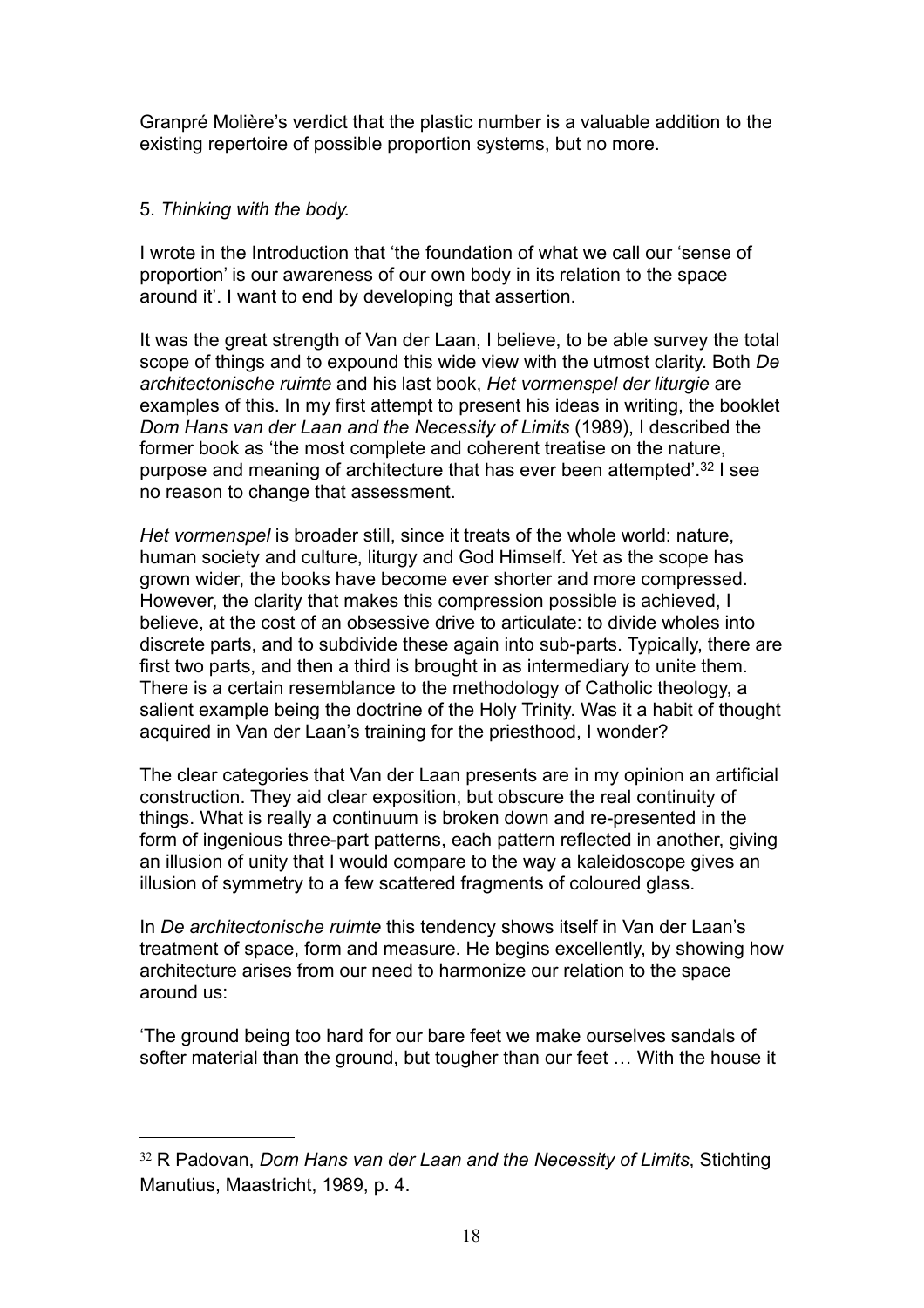is a matter not just of contact between our feet and the ground, but of the meeting of our whole being with the total natural environment.<sup>[33](#page-18-0)</sup>

Thus both 'our whole being' and 'the total natural environment' are at first presented as homogeneous unities. But almost at once, Van der Laan breaks down these unities into separate compartments or 'levels'. Unlike a stick or a stone, he says, 'an animate existence that shows itself in spontaneous movement needs a shelter that leaves over enough space for moving about in. And movement is guided by the senses …; lastly, the intellect must freely direct towards their goal both the movement of the body and the working of the senses.<sup>'34</sup>

I cannot help seeing in this an example of Cartesian dualism, mitigated by introducing an intermediate level – 'sensory perception' - between the two extremes of 'physical experience' and 'intellectual insight'. Corresponding to these distinct levels of our own being, the natural environment too is given three levels: the level of physical matter and space, the level of form and the level of quantity. Through our bodies we belong to the first, through our senses we apprehend the second, while only our intellect is able to grasp the third and highest level. The following passage from the sixth lesson illustrates Van der Laan's method of reasoning by numerical analogy:

'The three functions of the house at the different levels of experience, perception and insight are able to fuse together into the great function of completing nature because between each pair of these functions appears a secondary form of the great dyad art-nature, and because furthermore the middle function, that of form, on one hand completes the function of space and on the other is itself completed by that of quantity. At each separate level of architectonic functionality there arises only a single secondary dyad, but it is through the interrelation of these dyads that the great dyad art-nature is realized.['35](#page-18-2)

Here I must lay my cards on the table and admit a bias, which perhaps lies at the heart of my need to quarrel with Van der Laan. Although brought up, like him, in the Catholic faith I rejected it at an early age, declaring myself an atheist. I was fascinated, therefore, when I rose to the higher classes at my Catholic school, where 'Apologetics', the alleged proofs of Catholic doctrine, replaced 'Catechism' in our religious education. Apologetics did nothing to divert me from my already established atheism, but it interested me so much that I asked many questions in the lessons and scored 100% in the examination. From Apologetics I learnt that atheism comes in three flavours: materialism, agnosticism and pantheism. Asking myself which kind of atheist I was, I found pantheism the most congenial. Materialism seemed incomplete, and agnosticism just a way of sitting on the fence. Through pantheism I found

<span id="page-18-0"></span><sup>33</sup> H van der Laan, *Architectonic Space*, EJ Brill, Leiden, 1983, p. 1.

<span id="page-18-1"></span><sup>34</sup> H van der Laan, *Architectonic Space*, EJ Brill, Leiden, 1983, p. 4.

<span id="page-18-2"></span><sup>35</sup> H van der Laan, *Architectonic Space*, EJ Brill, Leiden, 1983, pp. 61-62.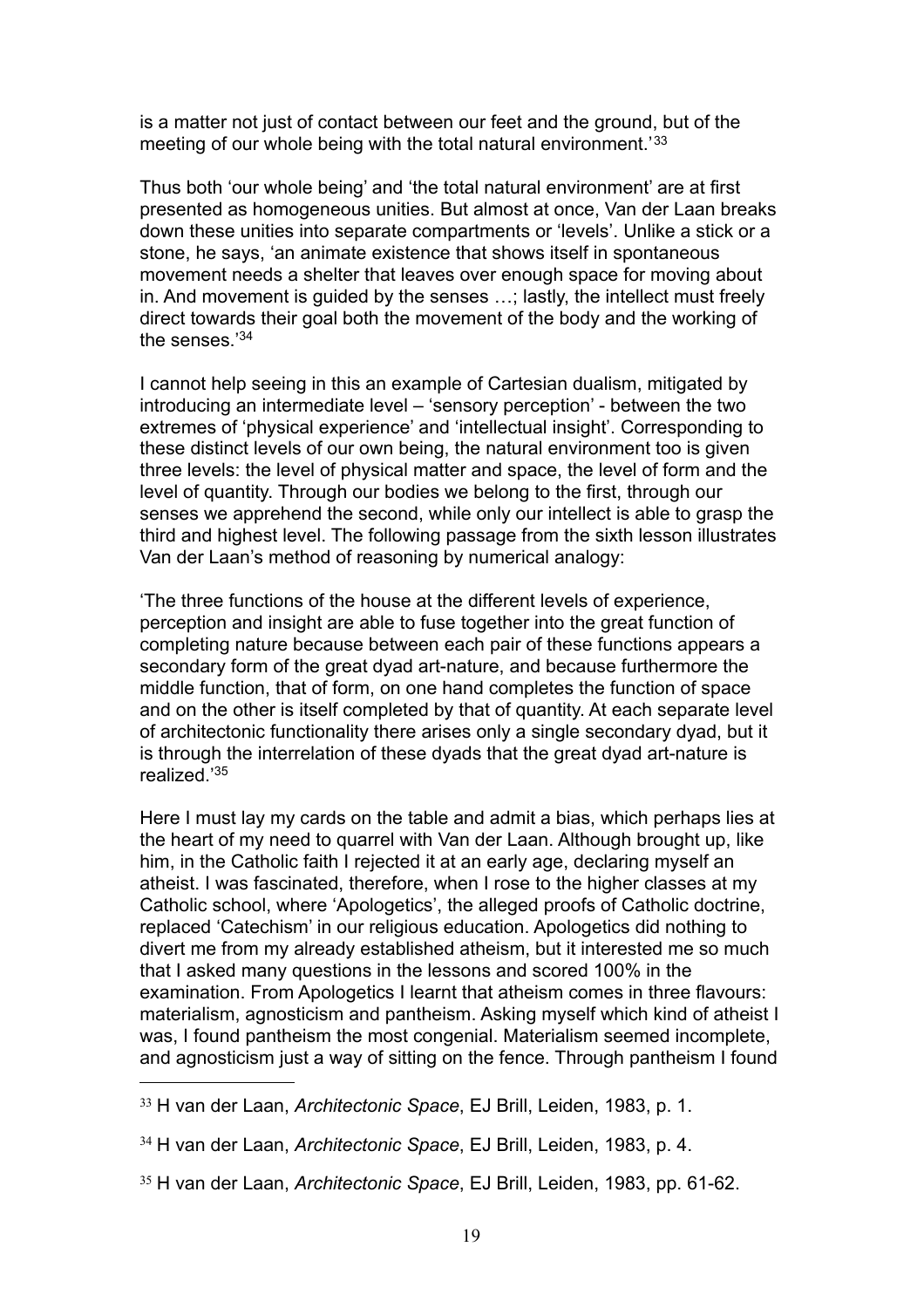my way to the *Ethics* of Spinoza, which, with a certain tempering by later, more skeptical philosophers such as Hume, Kant and Schopenhauer, I have adhered to ever since as best representing my view of the world.

The consequence is that I reject Descartes' dualism of mind and matter, even if mediated by something vaguely called 'sense'. I see mind and matter (Spinoza's 'thought' and 'extension') as attributes of a single substance, 'Godor-nature'. That we perceive them as separate is merely the result of our limited human perspective. In much the same way, we see the sun as 'rising' each morning, while we stay still, though we know that this is not the case.

Consequently, I cannot separate mind and body. The disembodied mind that might emerge from a brain removed from the body at birth and suspended in a vat in a laboratory would, I suspect, be quite different from the embodied mind that emerges from an embodied brain, because it would lack our normal life-experiences, and would not have acquired even a fictitious memory of body-awareness.

We think, not with our brain alone but with our body as a whole. Even our abstract reasoning relies on metaphors borrowed from physical sensation and experience: we make constant use of such oppositions as 'superior/inferior', 'progress/regress', 'remote/close', 'extrovert/introvert' etc. And if that is true of our abstract thought, how much more obviously true is it of our thinking about space and matter: the air we breath and in which we move about, and the earth that supports our weight and which supplies our food and our other material needs?

Therefore I see Van der Laan's three distinct 'levels' as arbitrary subdivisions of a continuum. Where he presents our 'physical experience of space' as merely a relation between an animated lump of matter and a space extending over the surface of the earth, I see it as inseparable from our sensory perception of that space and that surface, and I see perception in turn as inseparable from our thoughts and feelings about space. Conversely, where Van der Laan sees our 'intellectual insight into quantity' as an affair of pure intellection, I see it as inseparable from our constant awareness of our body, with its three orientations (vertical, forward/back and left/right), its characteristic measures and its countable digits and limbs. In this I go back (as he himself does) to Vitruvius, and no doubt to the Greek theorists who were his sources. Thus Vitruvius states that 'It was from the members of the body that they [our forefathers] derived the fundamental idea of the measures which are obviously necessary in all our works, as the finger, palm, foot, and cubit.'[36](#page-19-0)

Lastly, I find it absurd to suggest that the senses constitute a discrete faculty, distinct from either the body or the mind. We do not 'see with our eyes' or 'hear with our ears'. Our sense organs are extensions of the brain to points on

<span id="page-19-0"></span><sup>36</sup> Vitruvius, *The Ten Books on Architecture*, Dover Publicatons, New York, NY, 1960, p. 73.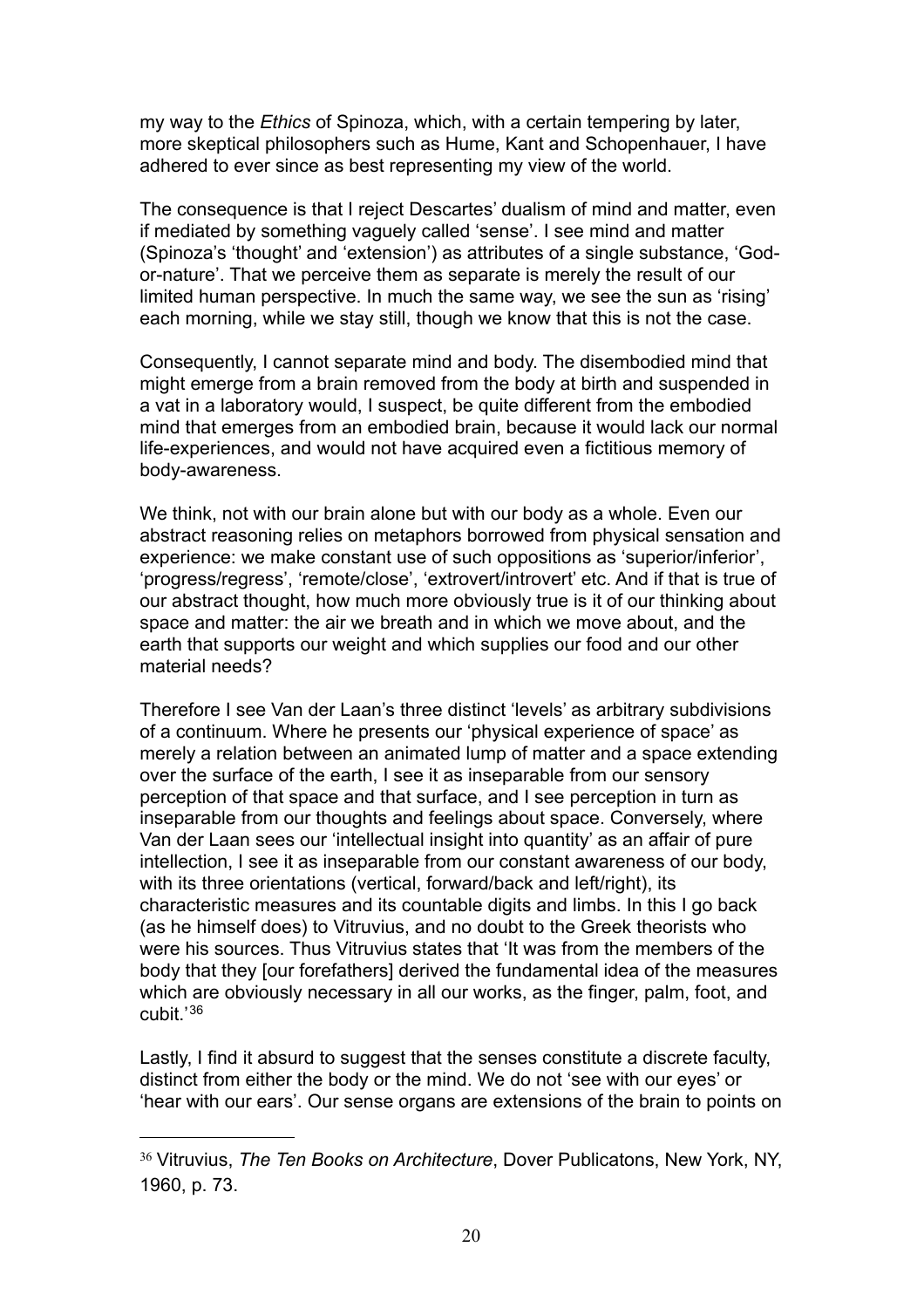or near the body's surface. The actual processes of perception – the construction of coherent images of the external world - take place in specialized areas of the brain. They are no less 'mental' than our other 'intellectual' functions.

In his last, extraordinarily productive years, Van der Laan seemed to be striving towards a more unified concept of architecture in its relation to the human body and its natural environment, and of the inseparable bond between proportion, the body and space. Writing to me in March 1987, he observed that just as the first chapter of *Architectonic Space*, called 'Nature and Architecture', seeks to present architecture in its most general aspect, he should have ended the book by gathering up all the threads once more in a single unified perspective. The title of that final chapter might have been 'Architecture and Nature', reversing the order of the first, because in this new, deeper perspective architecture, which began by being removed from natural space as an enclosed 'inside space' marked off from the natural 'outside', is now returned to it:

'For by the placing together of building volumes I now come into direct contact with the space of nature, and as it were make natural space, by a certain play of its dimensions, visible between these volumes … You see the deeper perspective in which I now view architecture.'[37](#page-20-0)

This new perspective was revealed to him by his discovery of a new 'necessary instrument', replacing the earlier 'morphotheek' that categorized forms according to the relations between their three dimensions, by successively enlarging one of these dimensions at a time. Now, all three dimensions of each form are changed while keeping its volume constant:

'The previous morphotheek served to illustrate eurhythmy, which involved the proportions between the height, length and breadth of each form separately; now it is a matter of the relations between forms as such: between blocks, bars and slabs.['38](#page-20-1)

At the conclusion of his article 'Instruments of Order', written two years later, Van der Laan develops this idea:

'In nature, forms become more distinct the more they raise themselves above the earth's surface, to which they are bound by gravity. To mark the place where he had his dream, Jabob raised up the flat stone that had served as his pillow. Between the lying of the flat form and the standing of an upright one there exists a continuous series of possibilities, which, recalling our own bodies, we classify as lying, sitting and standing forms. Which category the form belongs to depends on its eurhythmy [i.e. the relation between its three dimensions] … Now, however, it is no longer a matter of changing the form by

<span id="page-20-0"></span><sup>37</sup> H van der Laan, letter to RP, 18 March 1987.

<span id="page-20-1"></span><sup>38</sup> H van der Laan, letter to RP, 18 March 1987.